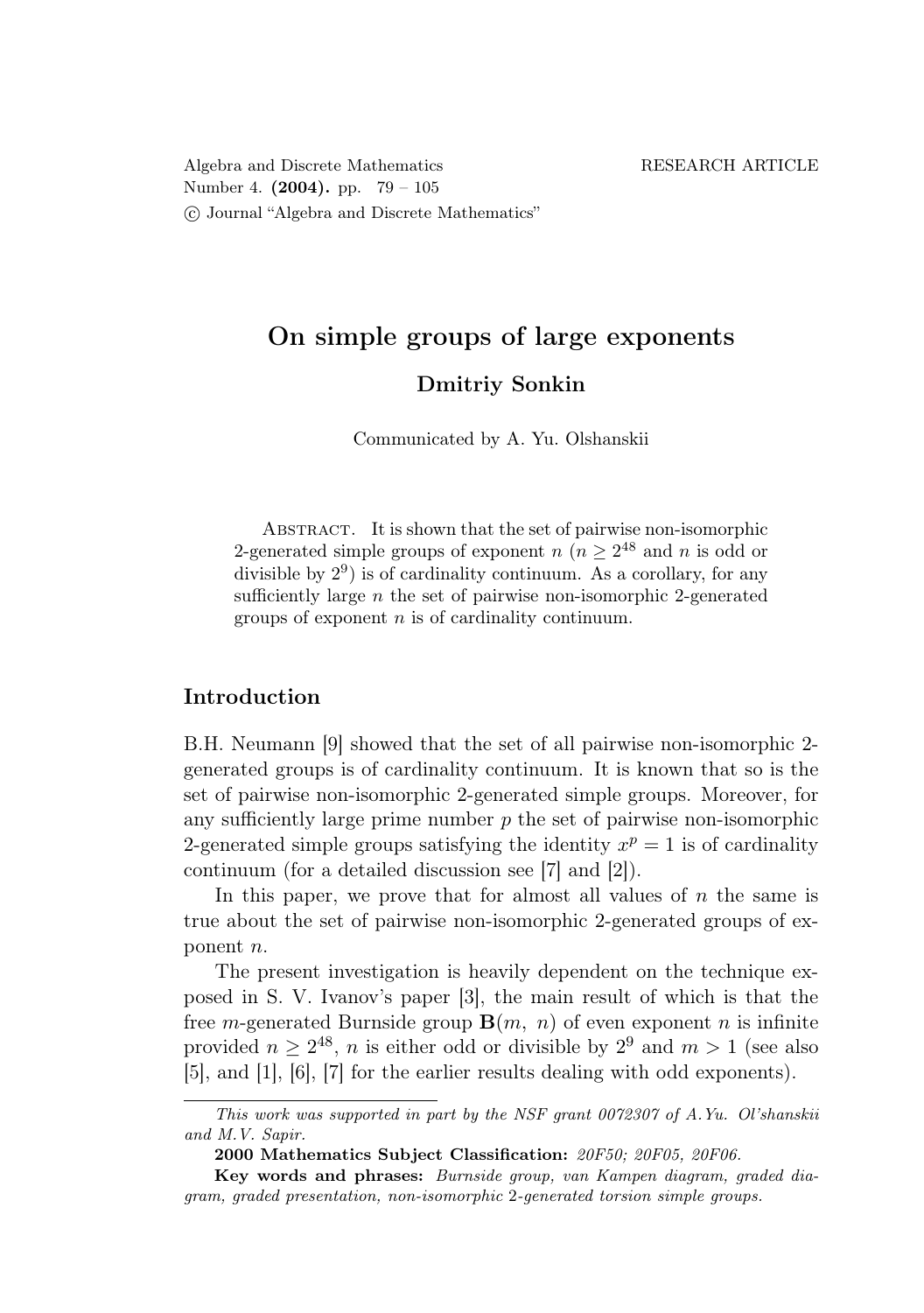To achieve our goal we introduce a family of torsion groups  $\{G_{\mathcal{T}}\}.$ We shall start with the absolutely free group  $F$  of rank 2. First we shall impose on  $F$  some infinite set of relations, left-hand-sides of which are taken from a certain infinite set  $T$  of words in a 2-letter alphabet satisfying strong small cancellation and aperiodicity conditions (see Lemma 0.1). Then, one-by-one we will impose the relations that will guarantee that the presentation we have obtained is a presentation of a member of the Burnside variety of exponent n, where  $n \geq 2^{48}$  and n is odd or divisible by  $2^9$ . Constructing the presentations of groups  $G_T$  in Section 2 below we constantly refer the reader to [3].

In Theorem A below we collect some properties of groups  $G_{\mathcal{T}}$ . Note, in particular, that finite subgroups of  $G<sub>T</sub>$  behave in the same way as those of a free Burnside group of the corresponding exponent (see [3], Theorem  $A(c)$ ).

**Theorem A.** For every set  $\mathcal T$  (finite or infinite) satisfying conditions (a), (b) and (c) of Lemma 0.1 the group  $G<sub>T</sub>$  has the following properties:

- (1)  $G_{\mathcal{T}}$  is a 2-generated infinite group belonging to the Burnside variety of exponent n.
- (2) Let  $n = n_1 n_2$ , where  $n_1$  is the maximal odd divisor of n. Then every finite subgroup of  $G_{\mathcal{T}}$  is isomorphic to a subgroup of  $\mathbb{D}(2n_1)\times$  $\mathbb{D}(2n_2)^k$ , for some k, where  $\mathbb{D}(2m)$  is a dihedral group of order  $2m$ .
- (3) The center of  $G_{\mathcal{T}}$  is trivial.

Furthermore, the set of pairwise non-isomorphic groups among  $\{G_{\mathcal{T}'}\},\$  $\mathcal{T}' \subseteq \mathcal{T}$ , is of cardinality continuum provided  $\mathcal{T}$  is infinite. If  $\mathcal{T}'$  is a recursive subset of  $T$ , then the word and conjugacy problems are solvable in  $G_{\mathcal{T}'}$ .

In Section 3 we pick special sets  $\mathcal{T}_{\alpha}$  and show that the set of pairwise non-isomorphic simple quotients of the groups  $G_{\mathcal{T}_{\alpha}}$  is of cardinality continuum.

**Theorem B.** For any sufficiently large exponent n the set of pairwise non-isomorphic 2-generated simple groups satisfying the identity  $x^n = 1$ is of cardinality continuum.

In the proof of this theorem given in Section 3 we assume that  $n \geq 2^{48}$ and *n* is either odd or divisible by  $2^9$ . The statement for any multiple of such *n* clearly follows.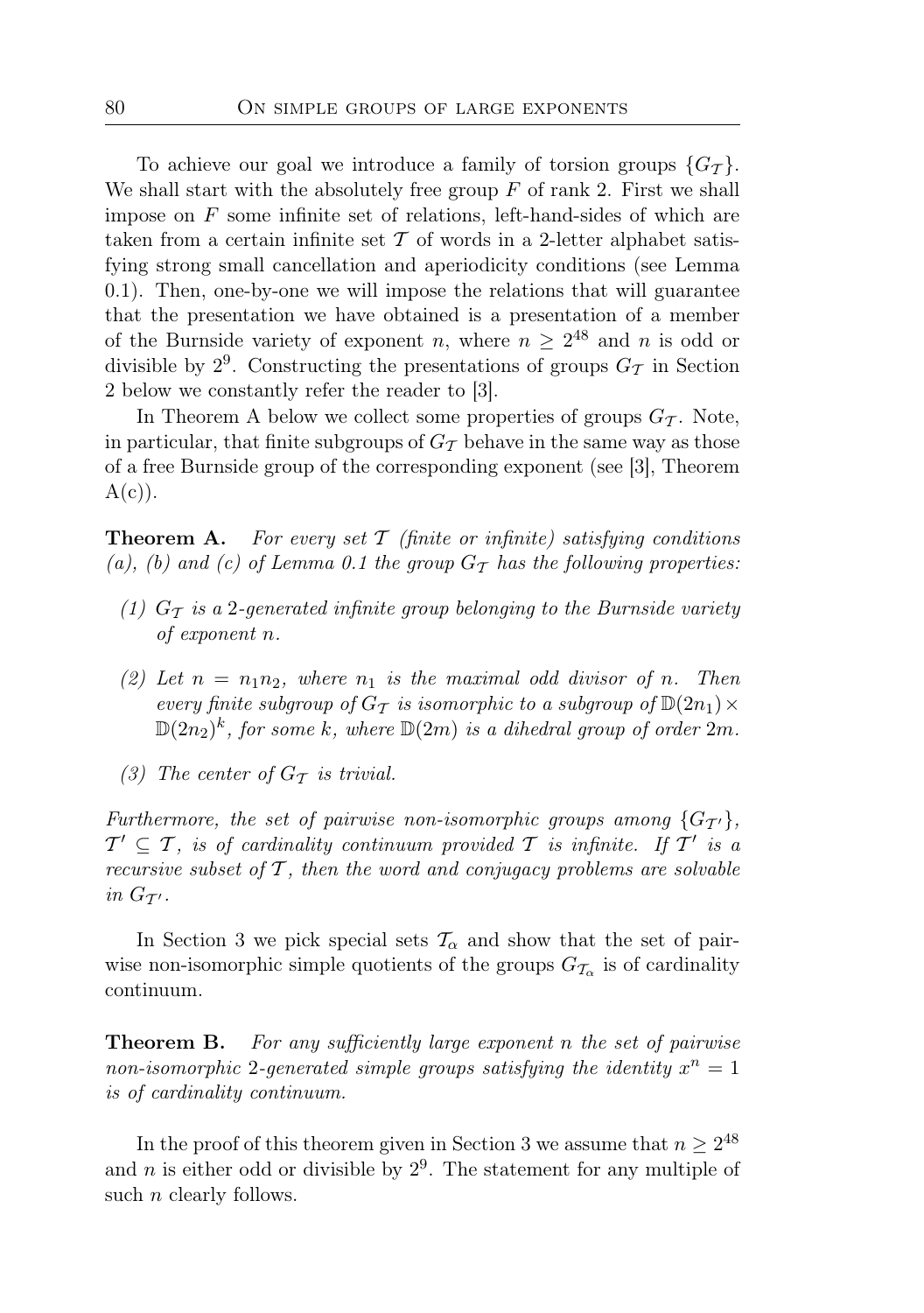## 1.  $\tau$ -relators

We assume that the reader is familiar with the terminology from [7]. For the numerical values of auxiliary parameters  $(\alpha, \beta, \text{etc.})$  we refer to [3].

Certain sets of aperiodic words satisfying small cancellation conditions were constructed in [8] and [10]. We refer to [10] for the proof of the following

**Lemma 0.1.** For given n and  $\xi > 0$  there exists an infinite set of positive words  $\mathcal{T} = \{B_1, B_2, \dots\}$  in the alphabet  $\{a_1, a_2\}$ , satisfying the following properties:

- (a) Suppose a cyclic shift of some word  $B_i^{\pm 1}$  contains a B-periodic subword U of length greater than  $(1 + \xi)|B|$ . Then  $|B| < \xi^{-3/2}$  and  $|U| < 11|B| < 11\xi^{-3/2}$ .
- (b) The symmetrized set obtained from the set  $\mathcal T$  satisfies the small cancellation condition  $C'(\frac{\xi}{10})$ .
- (c)  $|B_i| \geq n^2, i = 1, 2, \dots$

According to the choice of the auxiliary parameters  $(\beta n^2 > 11\xi^{-3/2},$  $\beta > \xi$ ) the next lemma immediately follows from Lemma 0.1.

**Lemma 0.2.** Let U be a B-periodic subword of a cyclic shift of some word  $B_i^{\pm 1}$  of length  $|U| > \beta |B_i|$ . Then  $|U| < (1 + \xi)|B|$  and  $|B_i|$  <  $(1+\xi)\beta^{-1}|B|.$ 

Define  $G(0) = F(a_1, a_2)$  to be absolutely free group and set

$$
G(1/2) = \langle a_1, a_2 | B = 1, B \in T \rangle.
$$
 (1)

Arguing as for  $C'(1/8)$ -groups (see [4], Chapter V, Theorem 10.1), in view of Lemma 0.1 we obtain the following

**Lemma 0.3.** The group  $G(1/2)$  is torsion free.

## 2. Inductive construction of group  $G_{\mathcal{T}}$

For every i,  $i = 0, 1/2, 1, 2, \ldots$ , we shall define the group  $G(i)$  of rank i. The groups  $G(0)$  and  $G(1/2)$  are already defined. Following [3], the elements of  $F(a_1, a_2)$  and of its quotients are referred to as words (in the alphabet  $\{a_1^{\pm 1}, a_2^{\pm 1}\}\)$ . Let ' $\prec$ ' be a total order on the set of words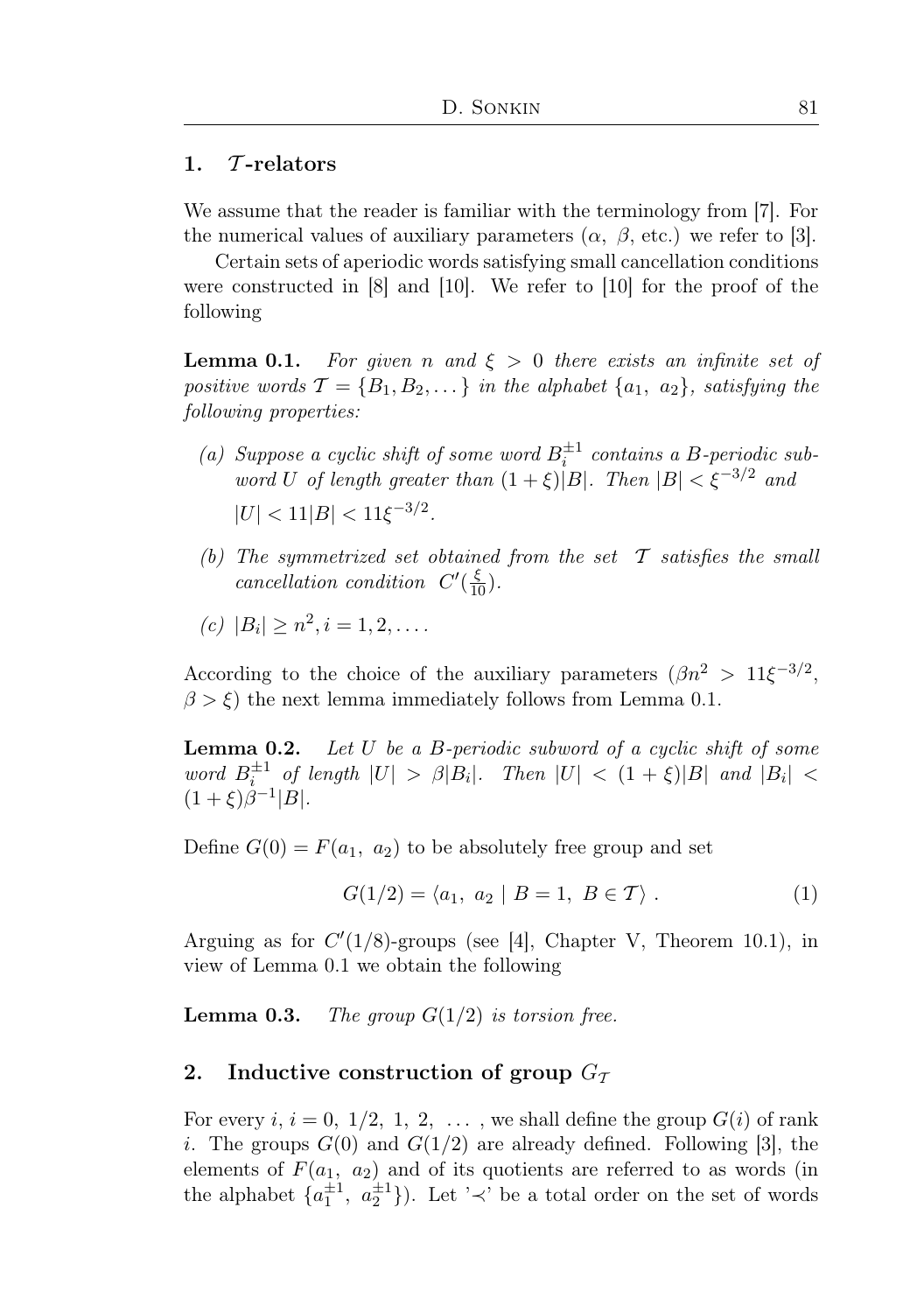over  $\{a_1^{\pm 1}, a_2^{\pm 1}\}$ , such that  $|X| < |Y|$  implies  $|X| \prec |Y|$ , where  $|X|$  is the length of the word  $X$ .

Dealing with ranks, we agree that  $i - 1$  is equal to  $1/2$  (resp. 0) if  $i = 1$  (resp.  $(i = 1/2)$ ), and  $i + 1$  is equal to 1 (resp. 1/2) provided  $i = 1/2$  (resp.  $i = 0$ ).

Assuming that the group  $G(i-1)$  for  $i \geq 1$  is defined, by the period  $A_i$  of rank i we mean the first (relative to the imposed order) of the words that have infinite order in  $G(i-1)$ . Then the group  $G(i)$   $(i \geq 1)$  is defined by imposing the relation  $A_i^n = 1$  on  $G(i-1)$ :

$$
G(i) = \langle a_1, a_2 | \{B = 1, B \in \mathcal{T}\} \cup \{A_1^n = 1, \ldots, A_i^n = 1\} \rangle. \tag{2}
$$

A planar diagram over the presentation (1) (resp. (2)) is called a diagram of rank  $1/2$  (resp. *i*). A cell  $\Pi$  of a diagram  $\Delta$  of rank *i* has rank  $1/2$  provided the label of its contour is a cyclic shift of  $B^{\pm 1}$  for some  $B \in \mathcal{T}$ . Following [7] and [8] any such cell is referred to as 1/2-cell or a T-cell while cells of rank  $j, j \ge 1$ , are called R-cells. A section q of a boundary of  $\Delta$  is called T-section if  $\phi(q)$  is freely equal to a subword of a cyclic shift of  $B^{\pm 1}$  for some  $B \in \mathcal{T}$ . For the definitions of a cell of rank  $j \geq 1$  and the strict rank of a diagram we refer to [3]. Similarly to [3] we define the type  $\tau(\Delta)$  of a diagram  $\Delta$  of rank i to be the sequence  $(n_i, \ldots, n_{1/2})$ , where  $n_j$  is the number of cells of rank j in  $\Delta$ .

As in [3] we define the concepts of (weak) j-compatibility, j-pair, jcell for  $j \geq 1$ . The definition of compatibility of two 1/2-cells (or 1/2-cell and a  $\mathcal T$ -section) is analogous to the definition of compatibility of two T-cells (resp. T-cell and an H-section) given in Section 4.2 of [8]. We only require that  $\phi(t) = 1$  in the free group and the label of the path  $q_1t^{-1}ptq_2$  is freely equal to (a subword of) a cyclic shift of  $B^{\pm 1}$  for some  $B \in \mathcal{T}$ . Note that a pair of two compatible  $\mathcal{T}$ -cells (following [3] and [8], a pair of such cells is called a  $1/2$ -pair) can be substituted by a diagram without cells.

The definition of a reduced diagram of rank i is preserved. Defining a strictly reduced diagram of rank i (disk or non-disk) we require in addition the absence of  $1/2$ -pairs. The definitions of j-bonds and jcontiguity subdiagrams read the same as in [3]. Notice that now  $j$  takes on values 0,  $1/2$ , 1, 2, .... The definitions of a (cyclically) reduced in rank i and a simple in rank i word are preserved. In the definition of a smooth section we add one more possibility:

(C3) A T-section s of a contour of a diagram  $\Delta$  of rank i is called smooth provided there are no T-cells in  $\Delta$  which are compatible with s.

Such section s is called smooth of rank  $1/2$ . Strictly smooth sections of rank j are defined for  $j \ge 1$  only. The definition of a tame diagram need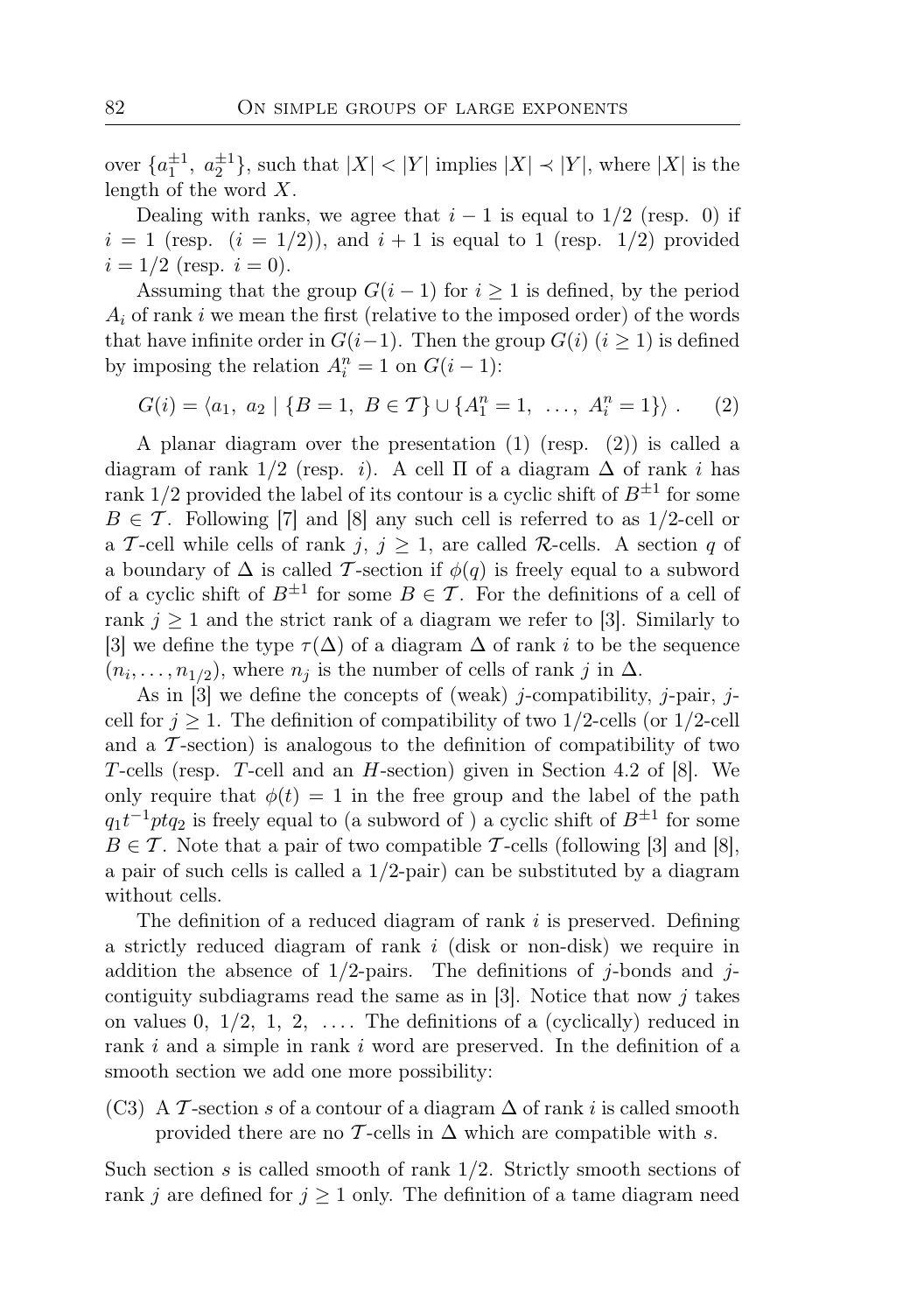not be changed. The definitions of the subgroups  $\mathcal{F}(A_i)$ ,  $\mathcal{G}(A_i)$ ,  $\mathcal{K}(A_i)$ associated with the periods  $A_i$  and the definition of  $\mathcal{F}(A_i)$ -involutions read the same as in [3].

The formulations and proofs of Lemmas 1.1 - 1.7 from [3] are preserved. Lemmas 2.1 - 2.5 together with Lemmas 3.1 - 20.3 are proved by simultaneous induction on the parameter i,  $i = 0, 1/2, 1, 2, \ldots$ . Fixing i and assuming that Lemmas 2.1 - 20.3 hold in rank  $i - 1$ , we induct on the type  $\tau(\Delta)$  of a diagram  $\Delta$  of rank *i*.

In Lemmas 2.1 - 2.5 we establish some properties of bonds and contiguity subdiagrams in reduced diagrams of rank i.

**Lemma 2.1.** Let  $\Gamma$  be a contiguity subdiagram of a cell  $\pi$  to a T-cell Π in a reduced diagram ∆ of rank i. Then r(Γ) = 0 and the contiguity degree of  $\pi$  to  $\Pi$  is less than  $\beta$ .

Proof. We prove this lemma by contradiction. Assume that the triple  $(\pi, \Gamma, \Pi)$  is a counterexample with contiguity subdiagram  $\Gamma$  of minimal type. Let the standard contour of  $\Gamma$  be  $\partial \Gamma = d_1 p d_2 q$ , where  $p = \Gamma \wedge \Pi$ ,  $q = \Gamma \wedge \pi$ . The bonds defining  $\Gamma$  are 0-bonds (otherwise  $(\pi, \Gamma, \Pi)$ ) is not minimal). That means that  $|d_1| = |d_2| = 0$ . Assuming that  $\Gamma$  has cells, by Lemma 5.7  $(\tau(\Gamma) < \tau(\Delta))$  there is a  $\theta$ -cell. However, by Lemma 2.2 applied to  $\Gamma(\tau(\Gamma) < \tau(\Delta))$ , the degree of contiguity of any cell from  $\Gamma$ to p is less than  $\beta$  and the contiguity degree of any cell from  $\Gamma$  to q is less than  $\alpha$  by Lemmas 2.5 and 3.4 (again,  $\tau(\Gamma) < \tau(\Delta)$ ). The fact that  $\theta > \alpha + \beta$  implies that  $\Gamma$  does not have cells. Suppose that the contiguity degree of  $\pi$  to  $\Pi$  is greater than or equal to  $\beta$ . Lemma 0.1(b) and the fact that  $\Delta$  is reduced mean that  $\pi$  can not be a T-cell. If  $\pi$  is an R-cell, then we obtain a contradiction with Lemma 0.1(a) since  $\beta n^2 > 11$ .  $\Box$ 

**Lemma 2.2.** Let  $\Gamma$  be a contiguity subdiagram of a cell  $\pi$  to a T-section q of the boundary of a reduced diagram  $\Delta$  of rank i. Assume there are no T-cells compatible with q in  $\Delta$ . Then  $r(\Gamma) = 0$  and the contiguity degree of any cell from  $\Delta$  to q is less than  $\beta$  (q is a  $\beta$ -section of  $\partial \Delta$  in the terminology of [8]).

Proof. The proof is similar to the proof of Lemma 2.1.  $\Box$ 

**Lemma 2.3.** Let  $\Gamma$  be a contiguity subdiagram of a T-cell  $\pi$  to a geodesic section q in a reduced diagram  $\Delta$  of rank i. Then

- (1)  $r(\Gamma) = 0;$
- (2) The contiguity degree of  $\pi$  to q does not exceed  $1/2 < \alpha$ .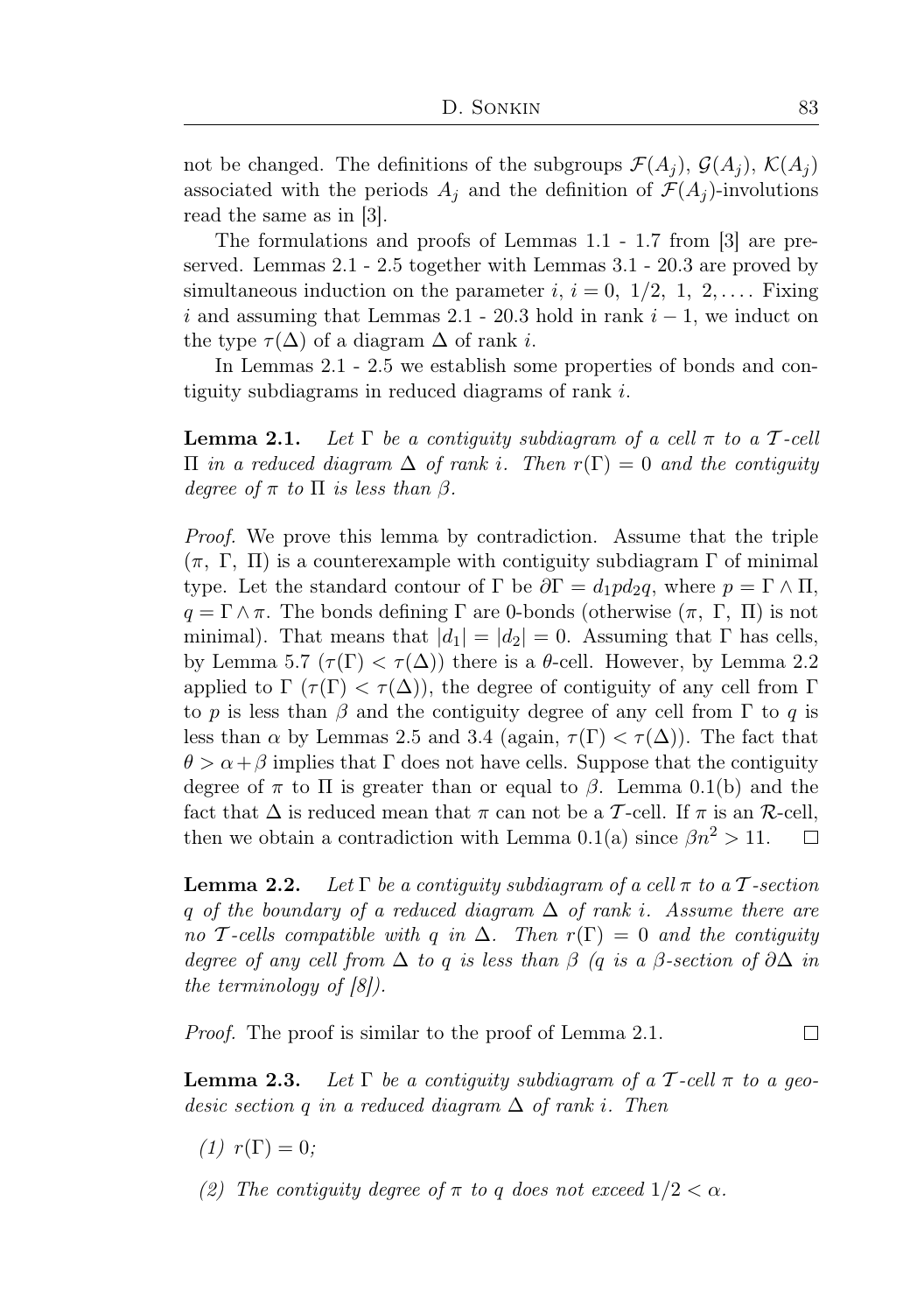*Proof.* 1. Denote the standard contour of Γ by  $\partial \Gamma = d_1 p d_2 q_1$ , where  $p = \Gamma \wedge \pi$ ,  $q_1 = \Gamma \wedge q$ . By Lemma 2.1 the bonds defining  $\Gamma$  are 0-bonds, and therefore  $|d_1| = |d_2| = 0$ . Suppose  $r(\Gamma) \neq 0$ . Then Lemma 5.7 may be applied to  $\Gamma$  since  $\tau(\Gamma) < \tau(\Delta)$ , which guarantees that there is a cell  $\Pi$  ∈ Γ, such that the sum of the contiguity degrees of Π to p and to  $q_1$  is greater than  $\theta$ . Note that there are no T-cells compatible with the section  $q_1$  in Γ, since otherwise  $\Delta$  would not be reduced. Thus, by Lemma 2.2 the degree of contiguity of  $\Pi$  to p is less than  $\beta$ . Lemmas 2.3 and 3.3 applied to  $\Gamma(\tau(\Gamma) < \tau(\Delta))$  mean that the degree of contiguity of  $\Pi$  to q is less than  $\alpha$ . Finally, the inequality  $\theta > \alpha + \beta$  provides a contradiction to the assumption that  $\Gamma$  has cells.

2. If the statement of part (2) was not true, by proven part (1) the section q would not be geodesic in  $\Delta$ .  $\Box$ 

**Lemma 2.4.** Let  $\Gamma$  be a contiguity subdiagram of a  $\mathcal{T}$ -cell  $\pi$  to an  $\mathcal{R}$ cell  $\Pi$  in a reduced diagram  $\Delta$  of rank i. Then

- $(1)$   $r(\Gamma) = 0$ ;
- (2) The contiguity degree of  $\pi$  to  $\Pi$  does not exceed  $\alpha$ .

*Proof.* 1. Denote the standard contour of Γ by  $\partial \Gamma = d_1 p d_2 q$ , where  $p = \Gamma \wedge \Pi$ ,  $q = \Gamma \wedge \pi$ . By Lemma 2.1 the bonds defining  $\Gamma$  are 0-bonds. Therefore  $|d_1| = |d_2| = 0$ . Assume that Γ has cells. By Lemma 5.7 applied to  $\Gamma(\tau(\Gamma) < \tau(\Delta))$  there is a θ-cell in Γ. There are no T-cells compatible with the section q in  $\Gamma$  since  $\Delta$  is reduced. Therefore, by Lemma 2.2 applied to Γ, the degree of contiguity of any cell from Γ to q is less than  $\beta$ ; by Lemmas 2.5 and 3.4 applied to  $\Gamma(\tau(\Gamma) < \tau(\Delta))$  the degree of contiguity of any cell from  $\Gamma$  to p is less than  $\alpha$ . Since  $\theta > \alpha + \beta$ , the assumption that  $\Gamma$  has cells is wrong. Part (1) is proved.

2. Assume that the degree of contiguity of a T-cell  $\pi$  to an R-cell  $\Pi$ of rank  $j \ge 1$  via  $\Gamma$  is greater than or equal to  $\alpha$ . By proven part (1) the subdiagram  $\Gamma$  does not have cells. This means that there is a common subpath u of  $\partial \pi$  and  $\partial \Pi$  of length at least  $\alpha |\partial \pi|$ . By Lemma 0.2 ( $\alpha > \beta$ ) we conclude that  $|u| < (1+\xi)|A_i|$ . Denote  $\partial \pi = uv$ . If  $|u| \leq |A_i|$ , then  $A' \equiv \phi(u)A'' \stackrel{1/2}{=} \phi(v)^{-1}A''$  for some cyclic shift  $A'$  of  $A_j^{\pm 1}$ .

Consequently, the inequality  $|v| < \alpha^{-1}(1-\alpha)|u| < |u|$  implies that the word  $A_j$  is conjugated in rank  $1/2 < j$  to a shorter word, contrary to the definition of  $A_j$ . Let now  $|A_j| < |u| < (1 + \xi)|A_j|$ . Denote  $u = u_1u_2$ , where  $|u_1| = |A_j|$ . Then for some cyclic shift A' of  $A_j$  one has

$$
A' \equiv (\phi(u_1))^{\pm 1} \stackrel{1/2}{=} (\phi(u_2 v))^{\mp 1}.
$$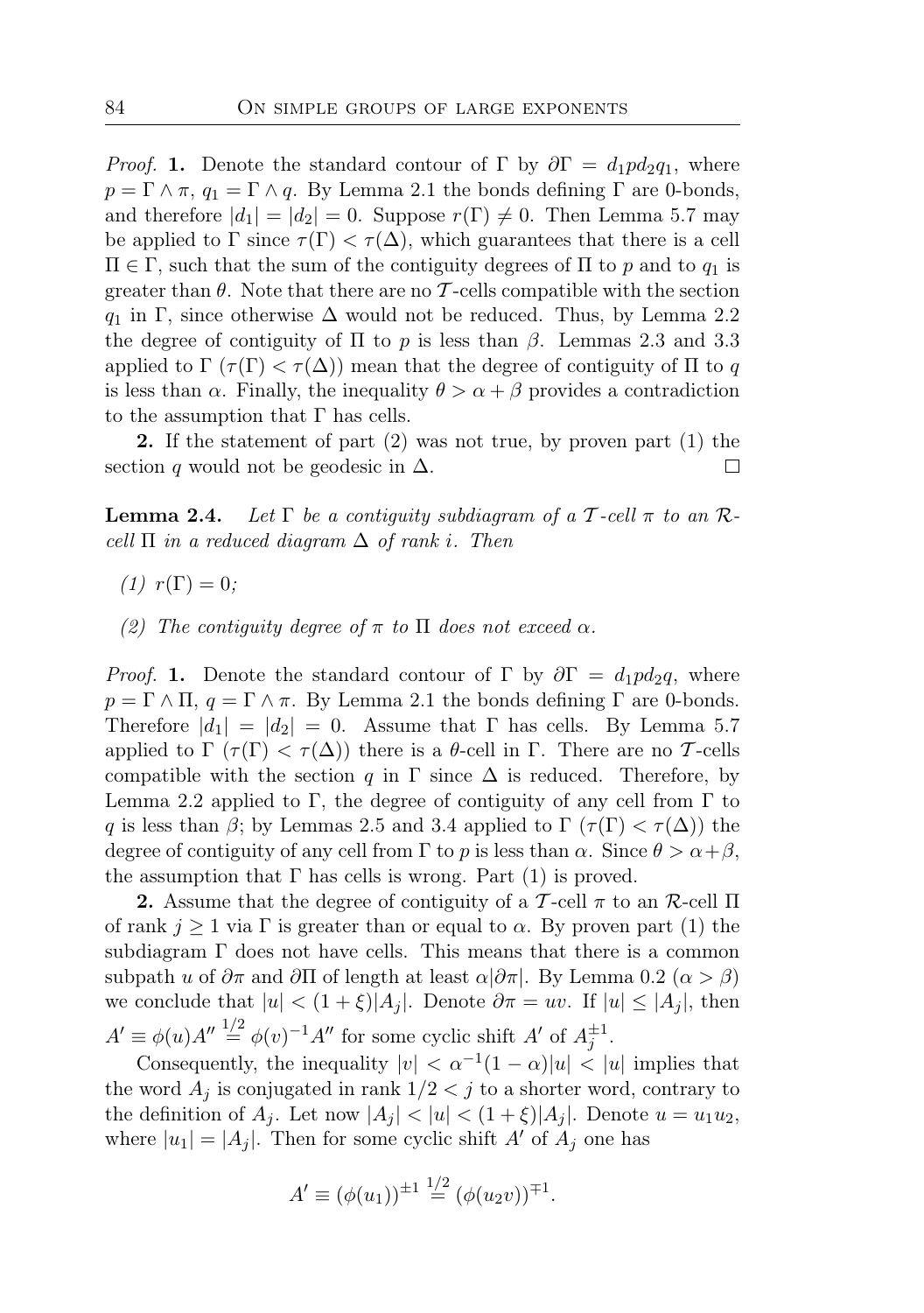But

$$
|(\phi(u_2v))| = |v| + |u_2| < (1 - \alpha)\alpha^{-1}|u| + \xi|u_1| < \\
& < ((1 - \alpha)(1 + \xi)\alpha^{-1} + \xi)|u_1| < |u_1|,
$$

which means that  $A_i$  is conjugated in  $G(1/2)$  to a shorter word, contrary to the definition of  $A_i$ . Lemma 2.4 is proved.  $\Box$ 

**Lemma 2.5.** Let  $\Gamma$  be a contiguity subdiagram of a  $\mathcal{T}$ -cell  $\pi$  to a smooth section q in a reduced diagram  $\Delta$  of rank i. Then

- $(1)$   $r(\Gamma) = 0$ ;
- (2) The contiguity degree of  $\pi$  to q does not exceed  $\alpha$ .

*Proof.* The case when q is a smooth section of rank  $1/2$  is taken care of in Lemma 2.2. If q is a smooth  $A_i$ -periodic section, where  $A_i$  is the period of rank  $j \leq i$ , than the proof is similar to the proof of Lemma 2.4. In the case when q is a smooth A-periodic section with a simple in rank i word A the proof also proceeds as in Lemma 2.4 except for instead of the definition of a period of rank  $i$  we now use the definition of a simple in rank i word. П

Below we discuss the changes needed be done in Lemmas 3.1 - 20.3 from [3] for the purpose of present paper. The numeration is preserved.

In the formulation of Lemma 3.1 the section  $p_1$  ( $q_1$ ) is considered to be a smooth T-section of  $\partial E$  provided p (q) is either the contour of a cell  $\Pi_1$  (Π<sub>2</sub>) of rank  $j_1 = r(\Pi_1) = 1/2$  ( $j_2 = r(\Pi_2) = 1/2$ ), or a T-section of a contour of the diagram  $\Delta$ . The conclusion of Lemma 3.1 does not change if none of  $p_1$ ,  $q_1$  is a T-section. Otherwise max( $|d_1|, |d_2|$ ) = 0.

Proving Lemma 3.1, we first note that the case when at least one of  $p_1, q_1$  is a T-section is taken care of in Lemmas 2.1 and 2.2: the bond E between  $p_1$  and  $q_1$  is a 0-bond, and therefore max $(|d_1|, |d_2|) = 0$ . Now assume that none of  $p_1$ ,  $q_1$  is a T-section and let  $p_1$   $(q_1)$  be a smooth A- $(B-)$  periodic section of  $\partial E$ . Consider the case when the principal cell  $\pi$ of the bond E is a T-cell. By Lemmas 2.4, 2.5  $r(\Gamma_1) = r(\Gamma_2) = 0$ , where  $Γ_1$  and  $Γ_2$  are the contiguity subdiagrams of π to  $p_1$  and  $q_1$  respectively, such that  $\pi$  together with  $\Gamma_1$  and  $\Gamma_2$  form the bond E. Therefore there are common subpaths of  $\partial \pi$  and each of the sections  $p_1$  and  $q_1$ , and, by the definition of a bond, the lengths of those subpaths are greater than  $\beta |\partial \pi|$ . Consequently, by Lemma 0.2,  $|\partial \pi| < (1+\xi)\beta^{-1} \min(|A|, |B|)$ . Finally,

$$
\max(|d_1|, |d_2|) < |\partial \pi| < 2\beta^{-1} \min(|A|, |B|) < \gamma \min(n|A|, n|B|).
$$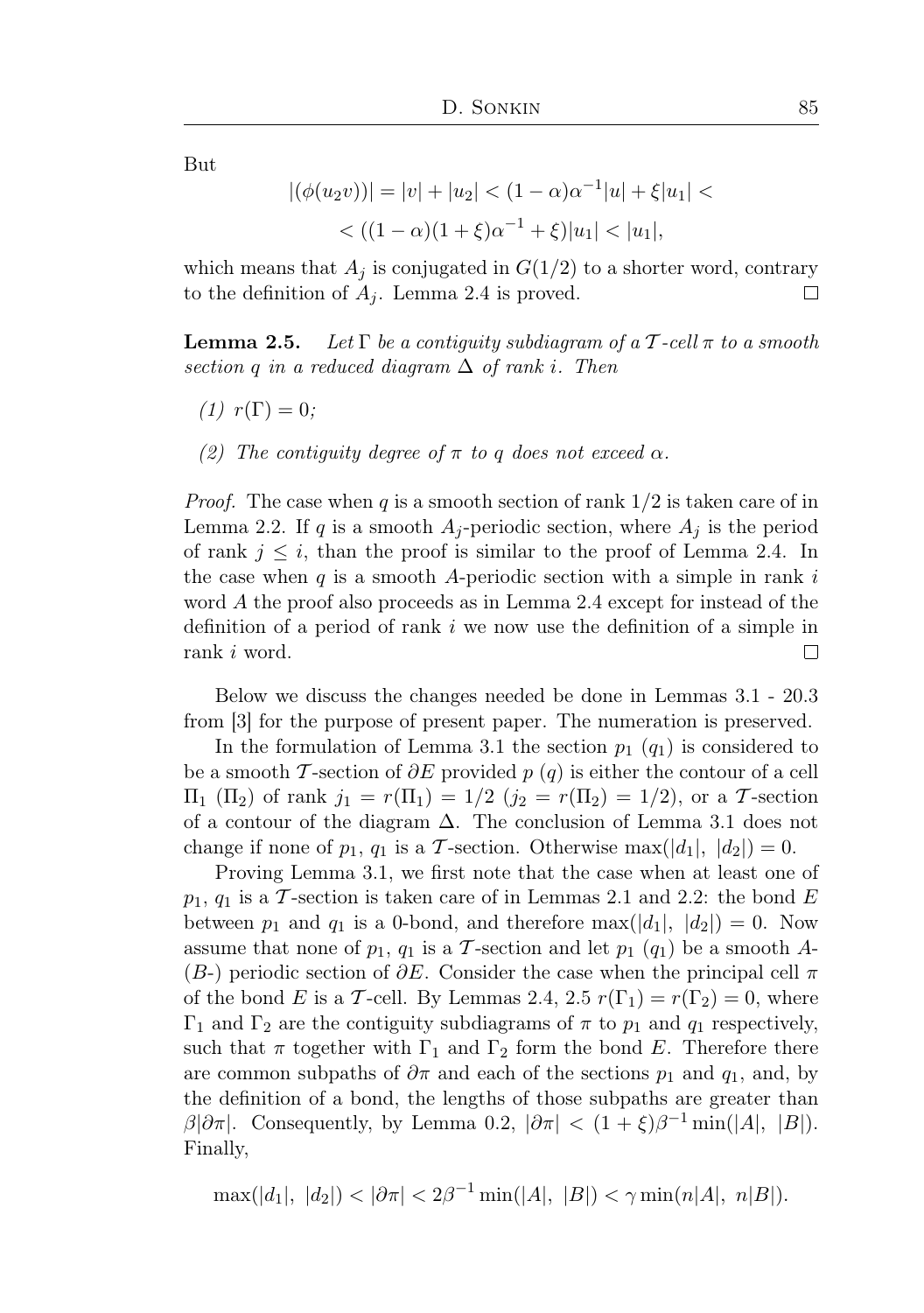In the formulation of Lemma 3.2 we require in addition that  $l = r(q)$ 1/2 (indeed, by Lemmas 2.1, 2.2 the degree of contiguity of any cell to a T-cell or to a T-section of the boundary is less than  $\beta$  in a reduced diagram of rank i). In the conclusion of Lemma 3.2  $|A_k|$  is substituted by  $n^{-1}|\partial\Pi|$  since we also have to consider the case  $r(\Pi) = 1/2$ . The proof of Lemma 3.2 does not change if  $r(\Pi) > 1/2$ . In the case  $r(\Pi) = 1/2$ Lemma 3.2 is straightforward from Lemmas 2.4, 2.5 and 0.2.

All definitions from Section 4 of [3] are preserved. The formulations and proofs of Lemmas 4.1 - 4.5 need not be changed. All estimates from the Lemmas 5.1 - 5.7 hold in view of Lemmas 2.1 - 2.5. In the proof of Lemma 5.1 notice that  $r(\Pi_2) \neq 1/2$  by Lemma 2.1. If  $r(\Pi_1)$  = 1/2, then  $|q_{\Gamma}| = |p^{\Gamma}|$  since  $r(\Gamma) = 0$  by Lemma 2.4, and, therefore, the inequality (5.2) is valid. In the proof of Lemma 5.4, if  $r(\Pi_k) = 1/2$ , where  $k = 1$  and/or 2, then  $r(\Gamma) = 0$  by Lemma 2.4. Hence  $|q_{\Gamma}| = |p^{\Gamma}|$ and the inequality (5.5) follows. Proving Lemma 5.5, notice that case 1 is impossible by Lemma 2.1 if the considered ordinary cell  $\Pi$  is a T-cell.

The formulation of Lemma 6.1 does not change. Proving this lemma in the case  $r(q) = 1/2$ , notice that a diagram  $\Delta'$  with contour  $p'q$  with p' being geodesic does not have cells (otherwise there must be a  $\theta$ -cell, but the degree of contiguity of any cell from  $\Delta'$  to q is less than  $\beta$  by Lemma 2.2 applied to  $\Delta'$ ; the degree of contiguity of any cell from  $\Delta'$ to p' is less than  $\alpha$  by Lemmas 2.3 and 3.3, but  $\theta > \alpha + \beta$ ). Then  $\rho |q| < |q| = |p'| \leq |p|.$ 

Now consider the case when  $q$  is a smooth  $B$ -periodic section, where  $B \equiv A_l^{\pm 1}$  $\frac{1}{l}$  for some  $l \leq i$  or B is a simple word in rank i. The same proof as in [3] works if rank of the  $\theta$ -cell  $\Pi$  is greater than 1/2. We need to consider the situation when the  $\theta$ -cell  $\Pi$  is of rank 1/2. In the notation used in the proof of Lemma 6.1 we have  $|c_1| = |c_2| = |d_1| = |d_2| = 0$ ,  $v_1 = q_2^{-1}$ ,  $u_1 = p_2^{-1}$  by Lemmas 2.3 and 2.5 applied to  $\Delta$ . The inequality

$$
\rho(|q_1| + |q_3|) < |p_1| + |p_3| + (1 - \theta)|\partial\Pi| \tag{3}
$$

can be obtained in the same way as in [3].

By Lemma 2.5 the contiguity subdiagram  $\Gamma_q$  does not have cells. By Lemma 2.3 applied to the contiguity subdiagram  $\Gamma_p$  of  $\Pi$  to p and by the definition of a  $\theta$ -cell the degree of contiguity of  $\Pi$  to  $q$  is greater than  $\theta - \alpha > \beta$ . Consequently, by Lemma 0.2 applied to  $\phi(q_2)$  one has  $|q_2| < (1+\xi)|B|.$ 

Assume first that  $|q_2| \leq |B|$ . It follows that  $|q_2| \leq 1/2|\partial\Pi| \leq |u_2| +$  $|v_2|+|p_2|$  since B is cyclically reduced in rank  $1/2$  and  $|p_2| > \theta |\partial \Pi| - |q_2| \ge$  $(\theta - 1/2)|\partial\Pi|$ . Therefore

$$
\rho|q_2| < \rho|p_2| + \rho(1-\theta)|\partial\Pi| < |p_2| + ((\rho-1)(\theta-1/2) + \rho(1-\theta))|\partial\Pi| \tag{4}
$$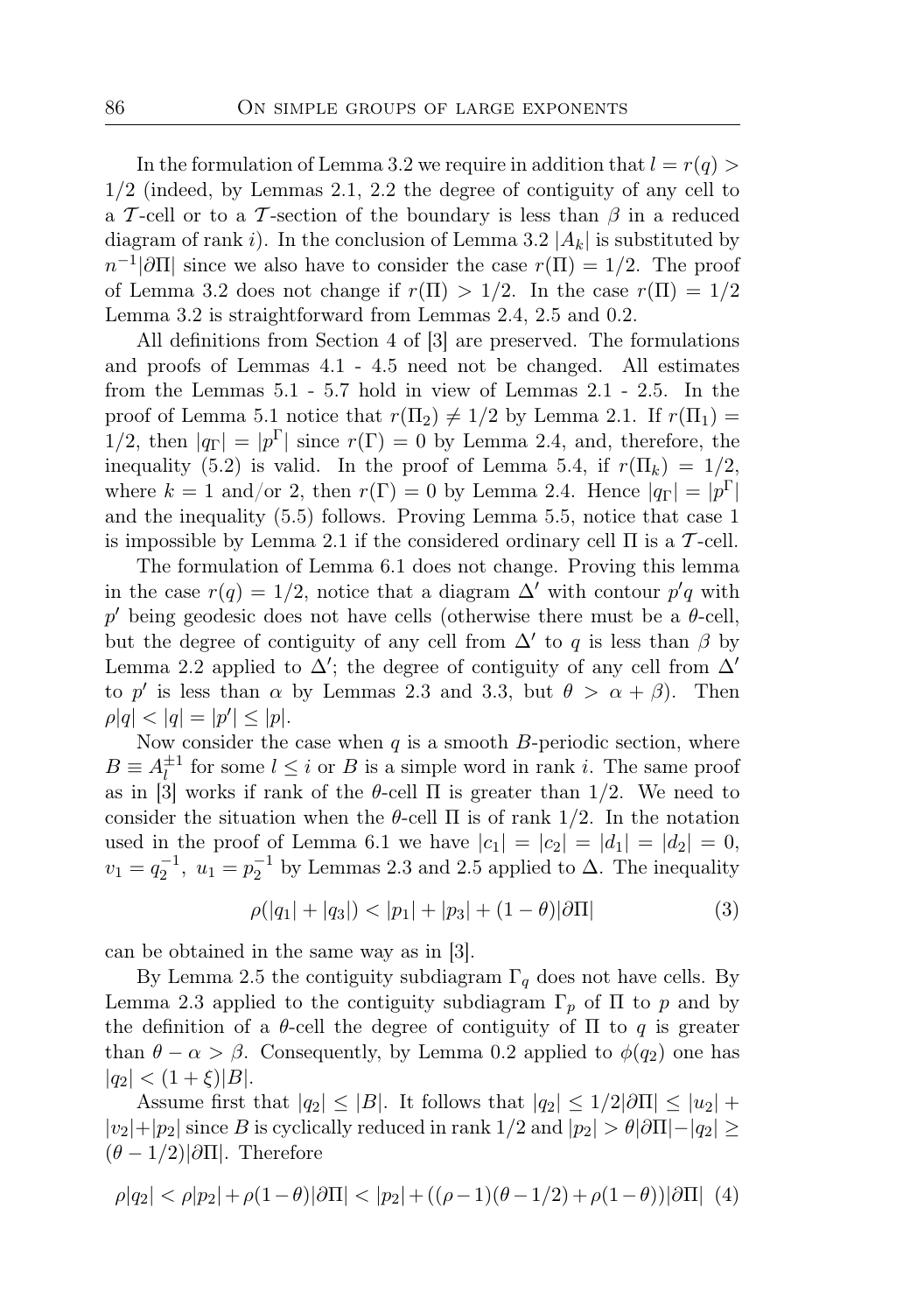Let now  $|q_2| > |B|$ . Denote  $q_2 = q'q''$ , where  $|q'| = |B|$ . Then  $|q''| < \xi |q'|$ . The fact that B is cyclically reduced implies that  $|q'| \leq$  $1/2|\partial\Pi| \le |q''| + |u_2| + |v_2| + |p_2|$ . Therefore  $|q'| - |q''| < |u_2| + |v_2| + |p_2|$ . Consequently,

$$
\frac{1-\xi}{1+\xi}|q_2| < (1-\xi)|B| < |q'| - |q''| < |u_2| + |v_2| + |p_2| < |p_2| + (1-\theta)|\partial\Pi|.
$$

Using the fact that

$$
|p_2| > \theta |\partial \Pi| - |q'| - |q''| > \left(\theta - \frac{1+\xi}{2}\right)|\partial \Pi|,
$$

we obtain

$$
\rho|q_2| < \frac{\rho(1+\xi)}{1-\xi}|p_2| + \frac{\rho(1+\xi)}{1-\xi}(1-\theta)|\partial\Pi| < \\ < |p_2| + \left( \left( \frac{\rho(1+\xi)}{1-\xi} - 1 \right) \left( \theta - \frac{1+\xi}{2} \right) + \frac{\rho(1+\xi)}{1-\xi}(1-\theta) \right) |\partial\Pi|. \tag{5}
$$

Combining the inequalities (3) and (4) if  $|q_2| \leq |B|$ , and (3) and (5) if  $|q_2| > |B|$ , we complete the proof in the same way as in [3]. Lemma 6.1 is proved.

The formulations of Lemmas 6.2 - 6.5 do not change. Proving Lemma 6.3 in the case when  $\theta$ -cell  $\Pi$  is of rank 1/2, note that the bonds defining the contiguity subdiagrams  $\Gamma_p$ ,  $\Gamma_q$  are 0-bonds by Lemma 2.1. Analogously, if  $r(\Pi) = 1/2$  in the proof of Lemma 6.5, then the bonds defining  $\Gamma_b$ ,  $\Gamma_c$  are 0-bonds, while the contiguity subdiagrams  $\Gamma_p$ ,  $\Gamma_q$  do not contain cells by Lemmas 2.3 and 2.5. Thus, proofs of both of these lemmas in the case  $r(\Pi) = 1/2$  proceed in the same way as in [3]. We only need to replace  $\gamma$  by 0 in the estimates and refer to Lemmas 2.5 and 2.3 instead of Lemmas 3.4 and 3.3.

it is convenient to state Lemma 6.2 as follows.

**Lemma 6.2.** Let  $\Delta$  be a disk tame diagram of rank i. Then  $|\partial\Pi|$   $\leq$  $\rho^{-1}|\partial\Delta|$  for any cell  $\Pi \in \Delta$ . In particular, if  $|\partial\Delta| < \rho n|A_k|$  for some  $k \leq i$ , then  $r(\Delta) \leq k$ .

All lemmas and estimates of Section 7 from [3] remain valid due to Lemmas 2.1 – 2.5. However, the presence of  $\mathcal{T}$ -cells bring the need to consider several more diagrams of special sort in order to understand the bond structure of contiguity subdiagrams of rank i. We need to consider degenerate special 8-gons of rank i and degenerate special 8'-gons of rank i. The definitions of these new types of diagrams follow.

A disk tame diagram  $\Delta$  of rank i is referred to as *degenerate special* 8-gon of rank i if it possesses the following properties: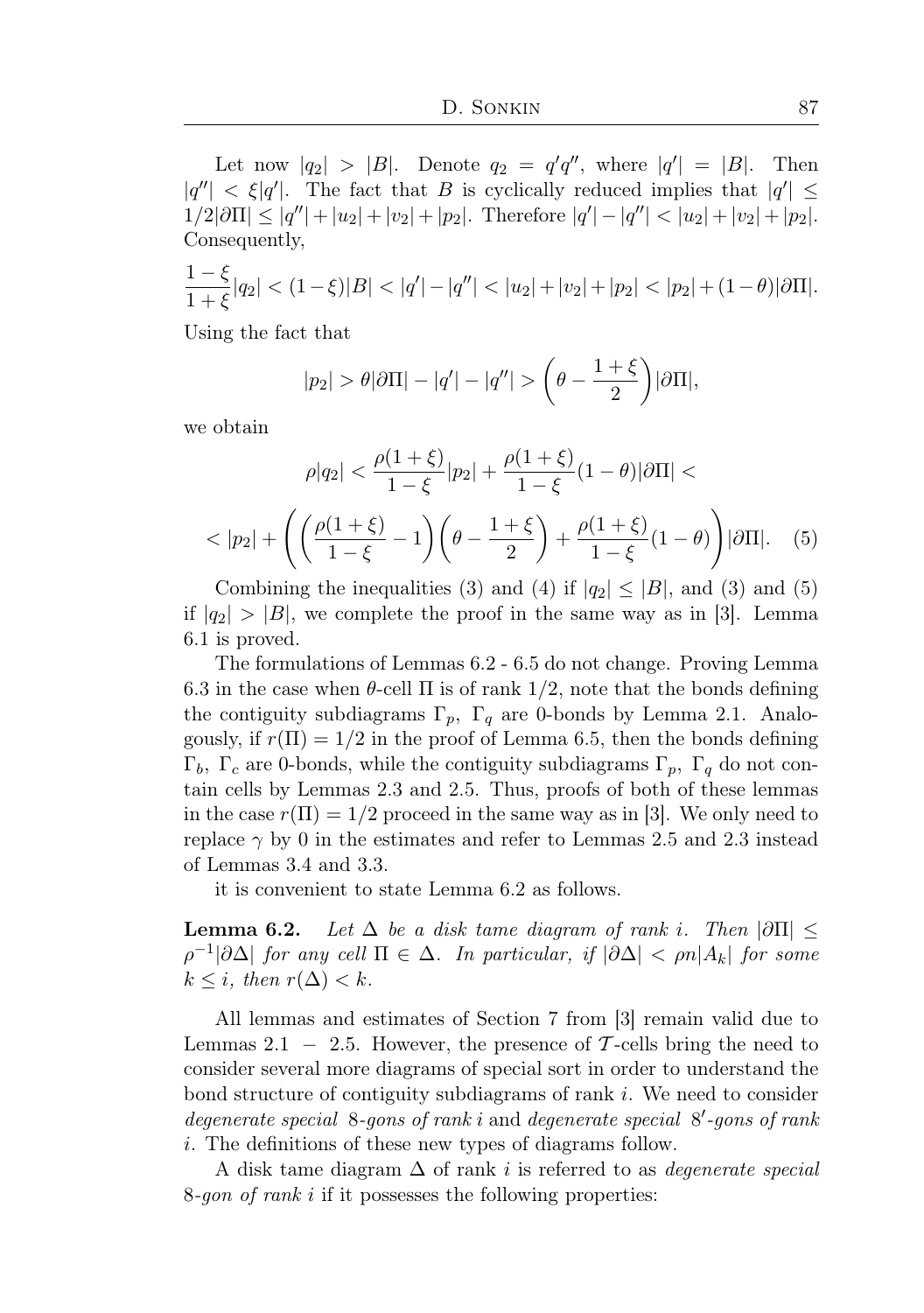- (DG1) The contour  $\partial \Delta$  of  $\Delta$  is considered to be decomposed into the product apbrcqds.
- $(DG2)$  Each of the sections r and s is either smooth or geodesic.
- (DG3) The section p is smooth of some rank k,  $1 \leq k \leq i$ ; the section q is smooth of rank 1/2.
- (DG4) max(|a|, |b|, |c|, |d|) <  $2\beta^{-1}|A_k|$ .
- (DG5) Let a vertex  $o_1$  be chosen on the section p and a vertex  $o_2$  be chosen on the section either (a) r, or (b) s. Denote  $p(dec, o<sub>1</sub>) = p<sup>1</sup>p<sup>2</sup>$  and (a)  $r(dec, o_2) = r^1r^2$  or (b)  $s(dec, o_2) = s^1s^2$ . Suppose that  $x = o_1 - o_2$  is a simple path joining the vertices  $o_1$  and  $o_2$  with  $|x| < 2\beta^{-1}|A_k|$ . Then the following is true:
	- 1) the subdiagram  $\Delta_0$  with the contour (a)  $p^2br^1x^{-1}$  or (b)  $p^1xs^2a$  contains no cells;
	- 2) the inequality  $|x| \le |b|$  implies  $x = b$  in case (a) or the inequality  $|x| \le |a|$  implies  $x = a^{-1}$  in case (b).
- (DG6) Let a vertex  $o_3$  be chosen on the section q and a vertex  $o_4$  be chosen on the section either (a) r, or (b) s. Denote  $q(dec, o_3) = q^1 q^2$  and (a)  $r(dec, o_4) = r^1r^2$  or (b)  $s(dec, o_4) = s^1s^2$ . Suppose that  $y = o_3 - o_4$  is a simple path joining the vertices  $o_3$  and  $o_4$  with  $|y| < 2\beta^{-1}|A_k|$ . Then the following is true:
	- 1) the subdiagram  $\Delta_0$  with the contour (a)  $q^1yr^2c$  or (b)  $q^2 ds^1 y^{-1}$  contains no cells;
	- 2) the inequality  $|y| \leq |c|$  implies  $y = c^{-1}$  in case (a) or the inequality  $|y| \leq |d|$  implies  $y = d$  in case (b).
- (DG7) There are no bonds between sections r and s in  $\Delta$ .

A disk tame diagram  $\Delta$  of rank i is referred to as *degenerate special*  $8'$ -gon of rank i if it possesses the following properties:

- (DG1') The contour  $\partial \Delta$  of  $\Delta$  is considered to be decomposed into the product apbrcqds.
- (DG2<sup> $\prime$ </sup>) Each of the sections  $r$  and  $s$  is either smooth or geodesic.
- (DG3<sup>'</sup>) The section p is smooth of some rank k,  $1 \leq k \leq i$ ; the section q is smooth of rank 1/2.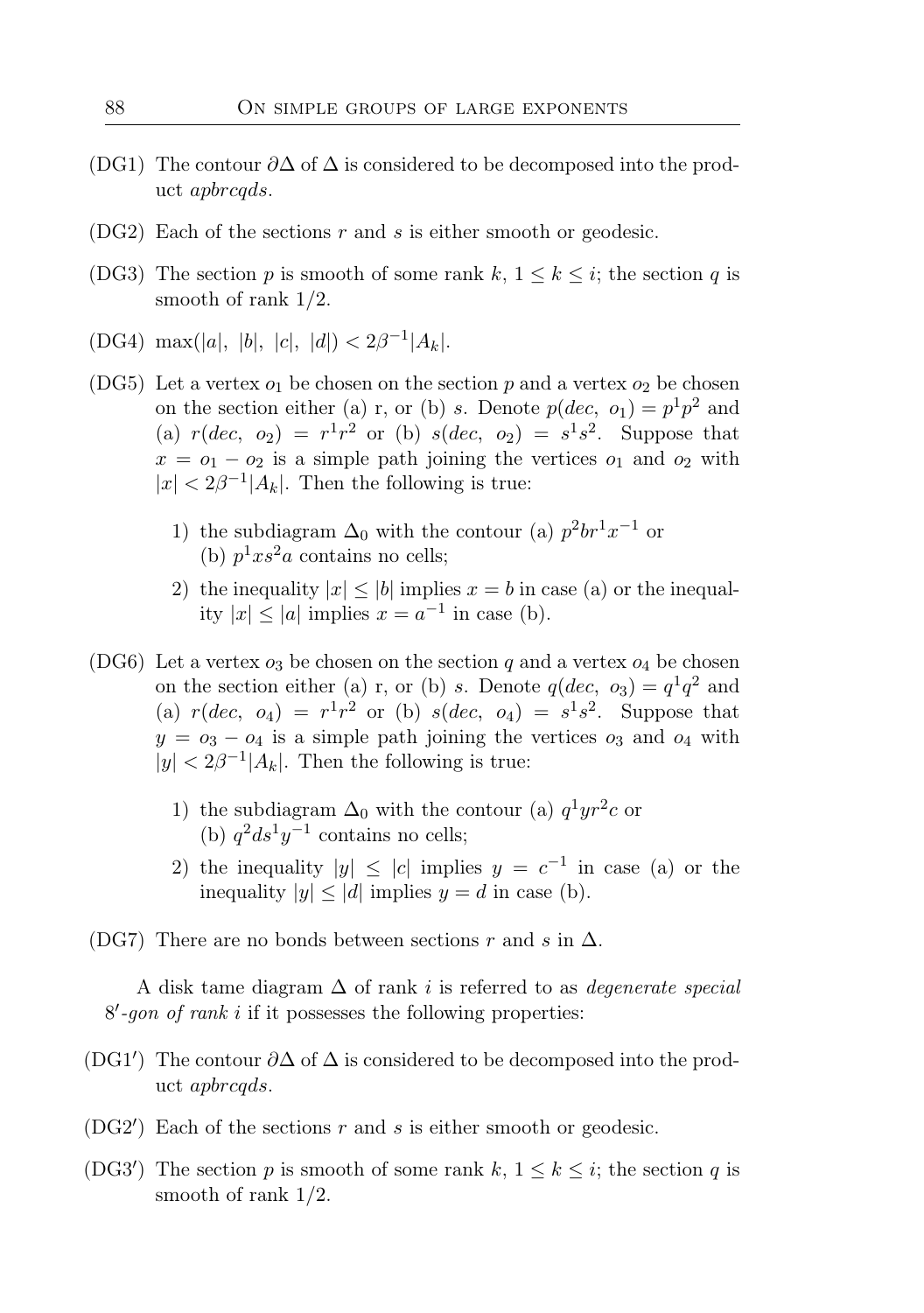- (DG4') max(|a|, |b|, |c|, |d|)  $\langle 2\beta^{-1} | A_k |$ .
- (DG5<sup>'</sup>) There are no bonds between p, r and between p, s in  $\Delta$ .
- (DG6<sup>'</sup>) There are no bonds between q, r and between q, s in  $\Delta$ .

(DG7<sup>'</sup>) There are no bonds between sections  $r$  and  $s$  in  $\Delta$ .

The study of degenerate special 8- and 8'-gons proceeds in the same way as the study of special 8- and 8'-gons in Sections 7, 8 in [3]. Lemma 7.1 remains valid if  $\Delta$  is a degenerate special 8-gon of rank *i*. Dealing with a degenerate special 8-gon of rank  $i$ , we consider the same cases as are considered in [3] for special 8-gon of rank i. Note that the section q is a  $\beta$ -section by Lemma 2.2. So the case (L4) is impossible. The analog of Lemma 7.2 for degenerate special 8-gon of rank i says that there are 16 cases to consider:  $(K1)\&(L1), \ldots, (K4)\&(L3),$  $(K1)\&(L5), \ldots, (K4)\&(L5)$ . Analog of Lemma 7.3 for degenerate special 8-gon of rank i says that the copy of  $\Delta$  with decomposition of its contour  $b^{-1}p^{-1}a^{-1}s^{-1}d^{-1}q^{-1}c^{-1}r^{-1}$  is also a degenerate special 8-gon of rank *i*. Thus, the cases  $(K1)\&(L5), \ldots, (K4)\&(L5)$  are symmetric to the cases  $(K1)\&(L2), \ldots, (K4)\&(L2)$ . Therefore it suffices to consider 12 cases  $(K1)\&(L1), \ldots, (K4)\&(L3)$  only. Note that the same cases were considered in Lemmas 7.4 - 7.15 of [3] studying special 8-gons of rank i. Analogs of Lemmas 7.4 - 7.15 with some minor changes are valid for degenerate special 8-gon of rank i.

Thus, using arguments similar to those of Sections 7, 8 from [3] and Lemmas 2.1 - 2.5 one can prove the following new versions of Lemmas 8.7 and 8.8.

#### **Lemma 8.7.** Let  $\Delta$  be a special 8-gon of rank i. Then

$$
|p|+|q|<70\beta^{-1}M\ ,\quad |r|+|s|<102\beta^{-1}M\ ,\quad |\partial\Delta|<180\beta^{-1}M\ ,
$$

where  $M = \max(|A_k|, |A_l|).$ 

If  $\Delta$  is a degenerate special 8-gon of rank i, then the same estimates hold with  $M = |A_k|$ .

**Lemma 8.8.** Let  $\Delta$  be a special  $8'$ -gon of rank i. Then

$$
|apb|+|cqd|<100\beta^{-1}M\ ,\quad |r|+|s|<130\beta^{-1}M\ ,\quad |\partial\Delta|<230\beta^{-1}M\ ,
$$

where  $M = \max(|A_k|, |A_l|).$ 

For a degenerate special  $8'$ -gon  $\Delta$  of rank i the same estimates hold with  $M = |A_k|$ .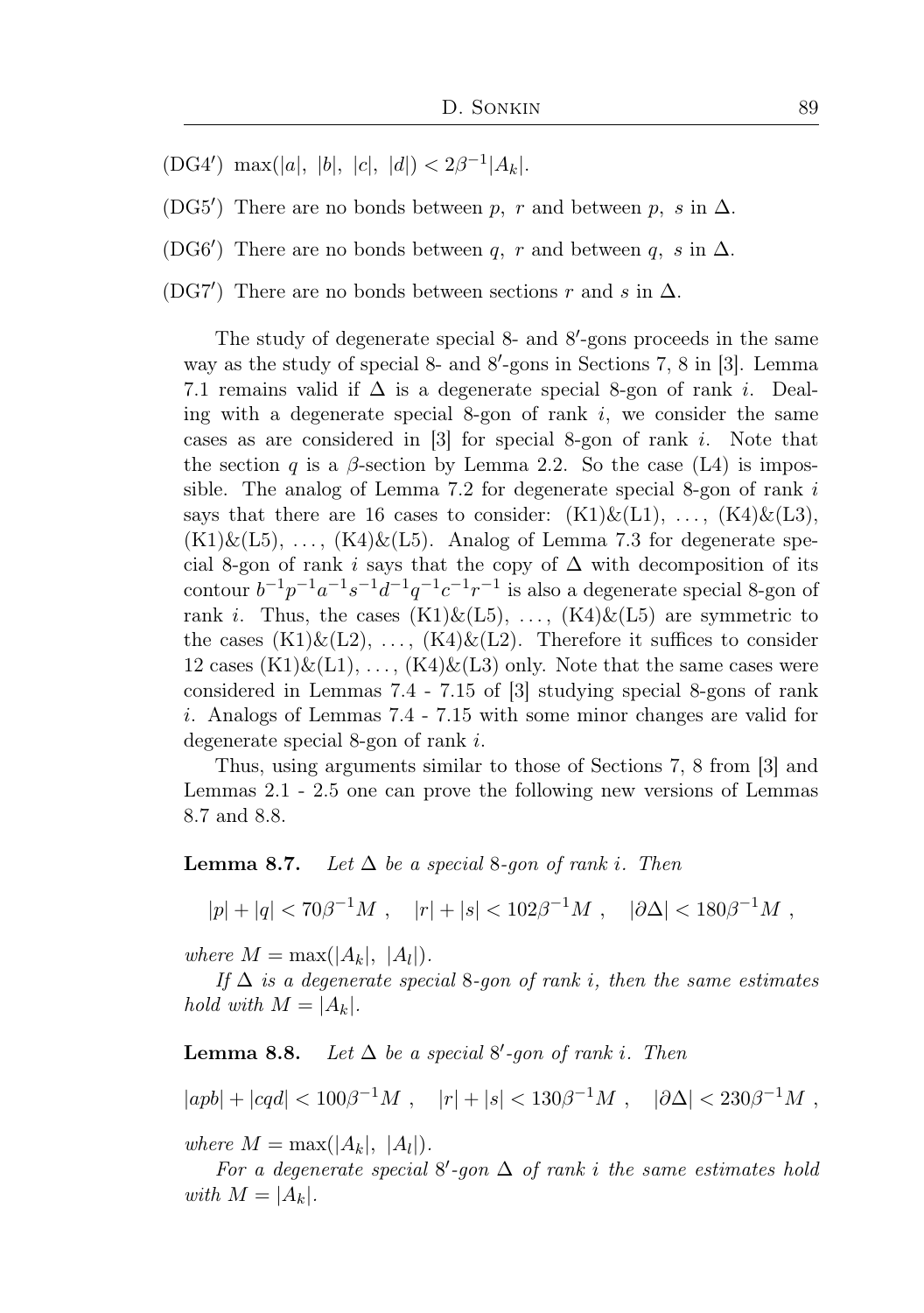Here is the new version of Lemma 9.1.

**Lemma 9.1.** Let  $\Delta$  be a tame diagram of rank i with the contour  $\partial \Delta = bpcq$ , where each of the sections p and q is either smooth or qeodesic. Suppose also that  $\Delta$  itself is a contiguity diagram between p and q. Then there exists a system  $\mathcal{C}(\Delta)$  of bonds  $E_1, E_2, \ldots, E_k$  between p and q in  $\Delta$  whose standard contours are  $\partial E_t = x_t p_t y_t q_t$ , where  $p_t = E_t \wedge p$ ,  $q_t = E_t \wedge q, t = 1, 2, \ldots, k$ , such that  $E_1, E_2, \ldots, E_k$  pairwise have no cells in common and  $\mathcal{C}(\Delta)$  has the following properties:

- (a)  $x_1 = b$ ,  $y_k = c$  and  $p = p_1r_1 \dots p_{k-1}r_{k-1}p_k$ ,  $q = q_ks_{k-1}q_{k-1} \dots s_1q_1$ for some paths  $r_1, s_1, \ldots, r_{k-1}, s_{k-1}.$
- (b) Denote the principal cell of the bond  $E_t$  by  $\pi_t$ ,  $t = 1, 2, \ldots, k$ , (we set  $|\partial \pi_t| = 0$  if  $E_t$  is a 0-bond) and let the subdiagram  $\Delta_t$  be given by  $\partial \Delta_t = y_t^{-1} r_t x_{t+1}^{-1} s_t$ , where  $t = 1, 2, ..., k-1$ . Then, in this notation, there are no bonds between the sections  $r_t$  and  $s_t$  in  $\Delta_t$ and the following inequalities hold for every  $t, t = 1, 2, \ldots, k-1$ :

$$
|y_t| + |x_{t+1}| \le 100\beta^{-1} n^{-1} \max(|\partial \pi_t|, |\partial \pi_{t+1}|),
$$

$$
|s_t| + |r_t| \leq 130\beta^{-1} n^{-1} \max(|\partial \pi_t|, |\partial \pi_{t+1}|),
$$

$$
|\partial \Delta_t| \leq 230 \beta^{-1} n^{-1} \max(|\partial \pi_t|, |\partial \pi_{t+1}|),
$$

provided both  $\pi_t$ ,  $\pi_{t+1}$  are R-cells, or

$$
|y_t| + |x_{t+1}| \le 100\beta^{-1} n^{-1} |\partial \pi| ,
$$

$$
|s_t| + |r_t| \leq 130\beta^{-1} n^{-1} |\partial \pi|
$$
,

$$
|\partial \Delta_t| \leq 230 \beta^{-1} n^{-1} |\partial \pi| ,
$$

where  $\pi$  is the only R-cell among  $\pi_t$ ,  $\pi_{t+1}$ , or

$$
|y_t| < \frac{\xi}{10} \min(|\partial \pi_t|, |\partial \pi_{t+1}|)
$$

if there are no  $\mathcal{R}\text{-cells}$  among  $\pi_t$ ,  $\pi_{t+1}$ . *In the latter case the subdiagram*  $\Delta_t$  *does not have cells,*  $|s_t| = |r_t|$ 0 and  $y_t = x_{t+1}^{-1}$ .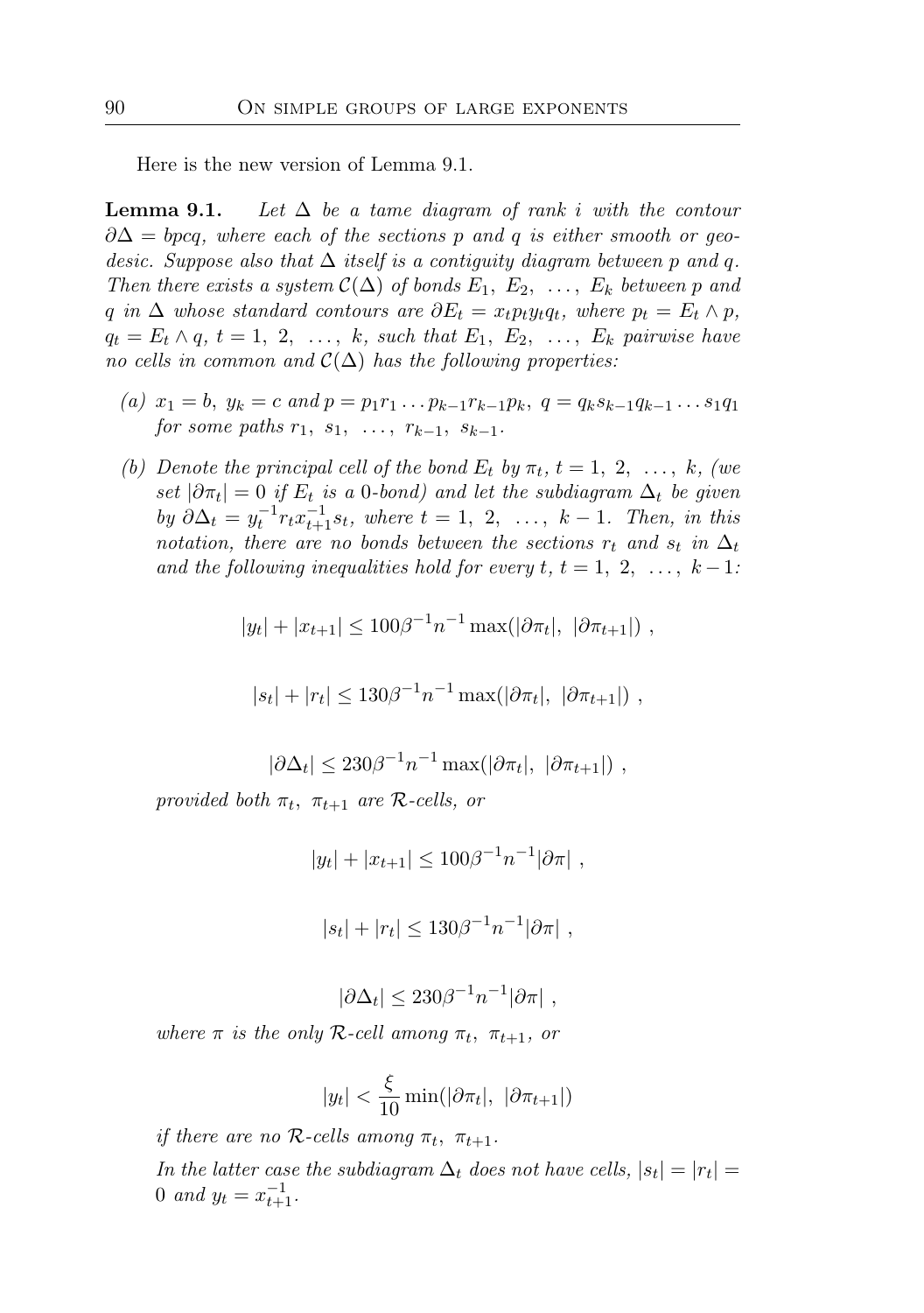(c) If  $r(\Delta) = j > 0$  and  $\Pi$  is a cell of rank j in  $\Delta$ , then  $\Pi$  is the principal cell  $\pi_t$  of  $E_t$  for some t,  $t = 1, 2, \ldots, k$ . In particular,

$$
r(\Delta) = \max_{1 \leq t \leq k} (r(\pi_t)).
$$

*Proof.* The system of bonds  $\mathcal{C}(\Delta)$  is constructed in the same way as in [3].

Assume that for some  $t, 1 \leq t < k$  the bond  $E_{t+1}$  (or  $E_t$ ) consists of a T-cell, and the bond  $E_t$  (resp.  $E_{t+1}$ ) is either a 0-bond or consists of a T-cell. We will show that the subdiagram  $\Delta_t$  has no cells.

Assuming that  $\Delta_t$  contains at least one cell, by Lemma 5.7 there is a θ-cell Π in  $\Delta_t$ . For the sum of the contiguity degrees of Π to the sections  $r_t$ ,  $s_t$ , we have that  $(\Pi, \Gamma_r, r_t) + (\Pi, \Gamma_s, s_t) < \alpha + \beta$ , since each of the degrees does not exceed  $\alpha$  (following from the fact that p, q are smooth or geodesic) and if both the degrees of contiguity are at least  $\beta$  we would have a bond between  $r_t$  and  $s_t$ .

The sum of the degrees of contiguity of  $\Pi$  to the sections  $y_t$  and  $x_{t+1}$ does not exceed  $(\Pi, \Gamma_y, y_t) + (\Pi, \Gamma_x, x_{t+1}) < 2\beta$  since  $x_{t+1}$  is smooth of rank  $1/2$ ,  $y_t$  is smooth of rank  $1/2$  provided  $E_t$  consists of a T-cell or  $|y_t| = 0$  provided  $E_t$  is a 0-bond (in the latter case the contiguity subdiagram  $\Gamma_y$  does not exist). Thus

$$
\theta < (\Pi, \Gamma_r, r_t) + (\Pi, \Gamma_s, s_t) + (\Pi, \Gamma_y, y_t) + (\Pi, \Gamma_x, x_{t+1}) < \alpha + 3\beta,
$$

which is a contradiction. Thus,  $r(\Delta_t) = 0$ . The equalities  $|s_t| = |r_t| = 0$ and  $y_t = x_{t+1}^{-1}$  follow now from the fact that there are no bonds between sections  $s_t$  abd  $r_t$ . In the case when both  $E_t$  and  $E_{t+1}$  are 1/2-bonds the inequality

$$
|y_t| < \frac{\xi}{10} \min(|\partial \pi_t|, |\partial \pi_{t+1}|)
$$

follows from Lemma 0.1(b) and the fact that  $\Delta$  is reduced.

In view of the above argument, if the subdiagram  $\Delta_t$  contains cells and if one of the bonds  $E_t$ ,  $E_{t+1}$  consists of a T-cell, then the other bond is a k-bond for some  $k \geq 1$ . Let  $E_t$  be a 1/2-bond and  $E_{t+1}$  be a k-bond,  $k \geq 1$  (the other case is similar). In the notations from [3],  $|b_t| = |c_t| = 0$ since  $r(\Gamma_p^t) = r(\Gamma_q^t) = 0$  by Lemmas 2.3, 2.5. The diagram  $\Delta_t$  with the decomposition of its contour

$$
\partial \Delta_t = a_{t+1}^{-1} (v_1^{t+1})^{-1} d_{t+1}^{-1} s_t v_2^t r_t
$$

has properties  $(DGI')$ - $(DG7')$  of a degenerate special 8'-gon of rank i (if we set  $a = a_{t+1}^{-1}$ ,  $p = (v_1^{t+1})^{-1}$ ,  $b = d_{t+1}^{-1}$ ,  $r = s_t$ ,  $|c| = 0$ ,  $q = v_2^t$ ,  $|d| = 0$ ,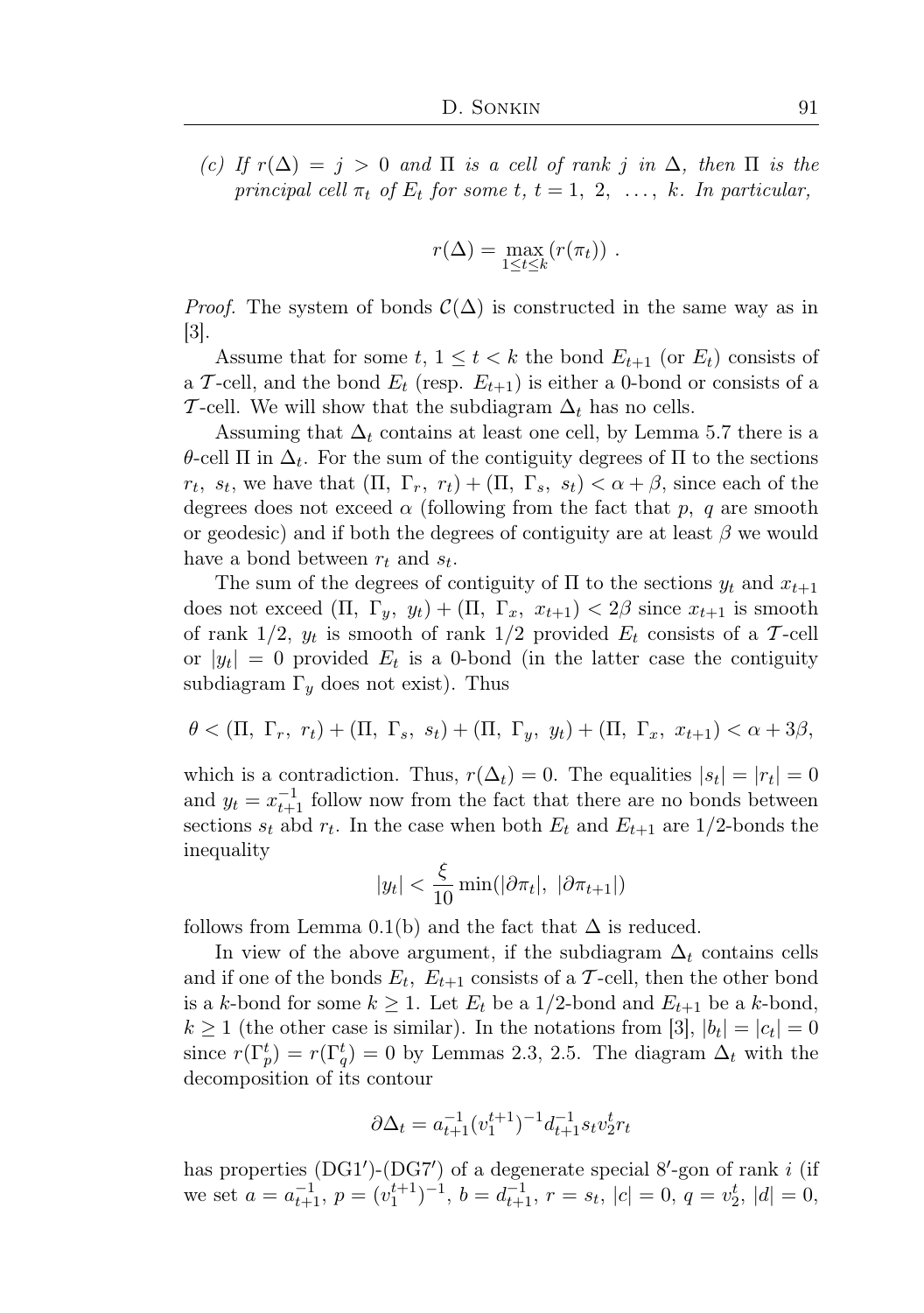$s = r_t$ ). The remaining part of the proof proceeds along the lines of the proof of Lemma 9.1 given in [3] using the estimates from the new versions of Lemmas 8.7 and 8.8.  $\Box$ 

The formulation of Lemma 9.3 is preserved. Proving part (a) in the case when  $E_t$  is a 1/2-bond, the estimate  $|q_t| < (1 + \varepsilon)|B|$  is immediate from Lemmas 2.5 and 0.2 as  $\xi < \varepsilon$ . If in addition  $E_{t+1}$  is a 1/2-bond, then by Lemmas 9.1(b) and 0.2  $|r_t| = |s_t| = 0$  and

$$
|\partial \Delta_t| = |y_t| + |x_{t+1}| < \frac{\xi}{10} \min(|\partial \pi_t|, |\partial \pi_{t+1}|) <
$$
\n
$$
< \frac{\xi}{10} (1 + \xi) \beta^{-1} |B| < 0.001 |B| \, .
$$

The remaining part of the proof of Lemma 9.3 goes in the same way as in [3].

The formulation of Lemma 9.4 is preserved. The proof proceeds as in [3] with some minor changes. The formulation of Lemma 9.5 does not change. In the case when  $\Pi$  is an  $\mathcal{R}$ -cell there are no changes in the proof of 9.5(a). Assume that  $\Pi$  is a T-cell.

First, let  $\Pi$  belong to a subdiagram  $\Delta_s$ ,  $m_1 \leq s \leq m_2 - 1$ , of  $\Delta(m_1, m_2)$ . By Lemmas 6.2, 9.1(b) and Lemma 9.5(a) for an R-cell in  $\Delta(m_1, m_2)$ 

$$
|\partial\Pi| < 230\rho^{-1}\beta^{-1}n^{-1} \times 2.22|B| < 2.22|B|.
$$

Let now  $\Pi$  be a principal cell of a bond  $E_t$ ,  $m_1 \le t \le m_2$ . The bond  $E_t$  coincides with the cell  $\Pi$ , and therefore  $\partial \Pi = x_t p_t y_t q_t$ . Applying Lemma 2.3 (if p is geodesic) or Lemma 2.5 (if p is smooth), one gets  $|p_t| < \alpha |\partial \Pi|$ . Therefore, in view of Lemma 9.3(a),

$$
|\partial\Pi| < (1-\alpha)^{-1}(|q_t| + |x_t| + |y_t|) < (1-\alpha)^{-1}(1+\varepsilon+0.002)|B| < 2.22|B|,
$$

as required.

Lemmas 10.1 - 10.9 are formulated and proved in the same way as in [3].

The cells  $\Pi_1$ ,  $\Pi_2$  from the definitions of R- and S-diagrams are now required to be R-cells. We define T-diagrams of rank i for  $i \geq 1$  only. The formulation of Lemma 12.1 is preserved. The proof is decomposed into cases in the same way as in [3]. Considering the case 1.1.1 in the proof of Lemma 12.1, the diagram  $\Delta_2$  is a degenerate special 8'-gon provided the bond E between  $r_1$  and  $r_2$  is a 1/2-bond. Therefore the required estimate can be obtained from Lemma 8.8.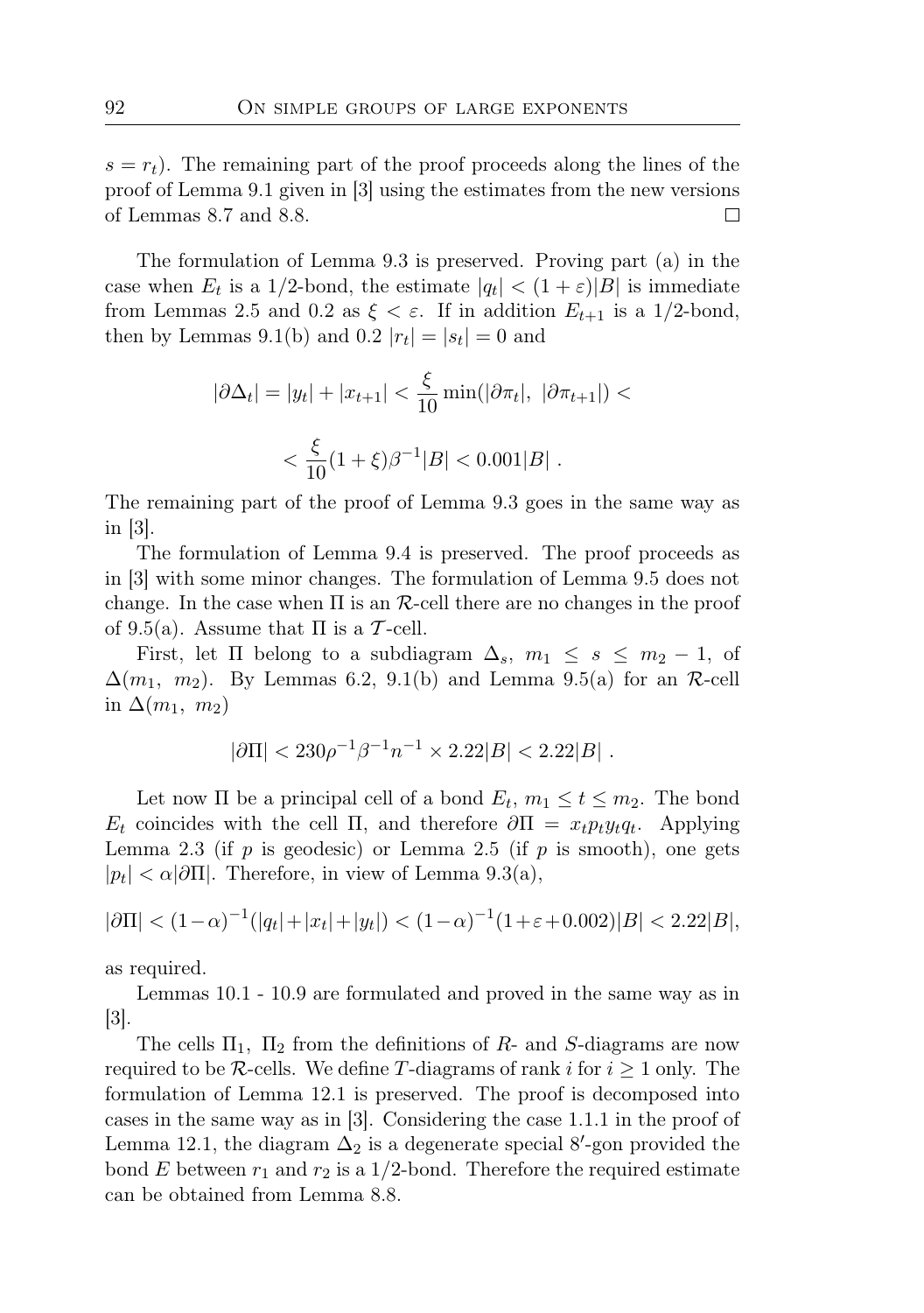The investigation of Cases 2.3 - 2.14 of the proof of Lemma 12.1 differs from the one in [3] if the  $\theta$ -cell  $\pi$  is a T-cell.

**2.3.** By Lemma 2.1 the bonds defining  $\Gamma_a$  do not contain cells. Denote  $\partial \pi = uc_{12}vc_{22}$ , where  $c_1 = c_{11}c_{12}c_{13}$ ,  $c_2 = c_{21}c_{22}c_{23}$  and the 0-bonds  $E_1$  and  $E_2$  (between  $\pi$  and the sections  $c_1$  and  $c_2$  respectively), given by  $\partial E_1 = c_{12}c_{12}^{-1}$  and  $\partial E_2 = c_{22}c_{22}^{-1}$ , are chosen such that the sum  $|c_{13}| + |c_{21}|$ is minimal.

If there are no bonds between the sections  $v$  and  $q$ , then, by Lemma 6.5,  $|v| + |q| \leq \mu(|c_{13}| + |c_{21}|)$ . Therefore

$$
|q| \le \mu(|c_{13}| + |c_{21}|) < 4\mu|A_j| < 0.04n|A_j|.
$$

Now assume that there is a bond between  $v$  and  $q$ . Consider the contiguity subdiagram  $\Gamma$  between sections v and q, maximal with respect to the sum  $|v_2| + |q_2|$ , where  $q = q_1 q_2 q_3$ ,  $v = v_1 v_2 v_3$ . By Lemma 2.5(1)  $r(\Gamma) = 0$  and therefore  $q_2 = v_2$ . By the choice of Γ, we can apply Lemma 6.5 to the diagrams  $\Delta_1$  and  $\Delta_2$  given by  $\partial \Delta_1 = c_{13} q_1 v_1^{-1}$  and  $\partial \Delta_2 = c_{21} v_3^{-1} q_3$ . Hence  $|q_1| + |q_3| \leq \mu(|c_{13}| + |c_{21}|) < 4\mu |A_j|$ . In view of Lemma 0.1(a),  $|q_2|$  < 11| $A_j$ . Thus,

$$
|q| = |q_1| + |q_2| + |q_3| < (11 + 4\mu)|A_j| < 0.04n|A_j| \; ,
$$

as required.

Case 2.3 is complete.

**2.4.** By Lemmas 2.1 and 2.5(1) the bonds between  $\partial \pi$  and each of the sections r, q are 0-bonds, and the contiguity subdiagrams of  $\pi$  to the sections r and q are of rank 0. Denote  $\partial \pi = r_{12}uq_{21}v$ ,  $r = r_{11}r_{12}r_{2}$ ,  $q = q_1q_{21}q_{22}$ , where  $r_{12}$  (resp.  $q_{21}$ ) is the maximal common subpath of  $\partial \pi$  and r (resp. q).

Assume that  $|q_{21}| > \beta |\partial \pi|$ . Then by Lemma 0.2  $|\partial \pi| < (1+\xi)\beta^{-1}|A_j|$ . Thus,  $|u| < |\partial \pi| < (1+\xi)\beta^{-1}|A_j| < 2\beta^{-1}|A_j|$ , giving a contradiction to the condition (T6).

Let now  $|q_{21}| \leq \beta |\partial \pi|$ . Then, by Lemma 2.5(2),

$$
|v| > (\theta - (\alpha + 2\beta))|\partial \pi| > \frac{1}{3}|\partial \pi|.
$$

Recall also that  $u < (1-(\theta-\beta))|\partial \pi|$ . Consider the diagram  $\Delta_1$  given by  $\partial \Delta = c_2 r_{11} v^{-1} q_{22}$ . Assuming that  $\Delta_1$  has cells, by Lemma 5.7 there is a θ-cell Π in  $\Delta_1$ . The contiguity degree of Π to v is less than β by Lemma 2.1 applied to  $\Delta$ . One of the contiguity degrees of  $\Pi$  to  $r_{11}$  and  $q_{22}$  is less than  $\beta$  by Lemma 12.1.1. In view of (T6), the arguments from the proof of Lemma  $7.1(c)$  can be used to show that the sum of contiguity degrees of  $\Pi$  to  $r_{11}$  and  $c_2$ , as well as the sum of contiguity degrees of  $\Pi$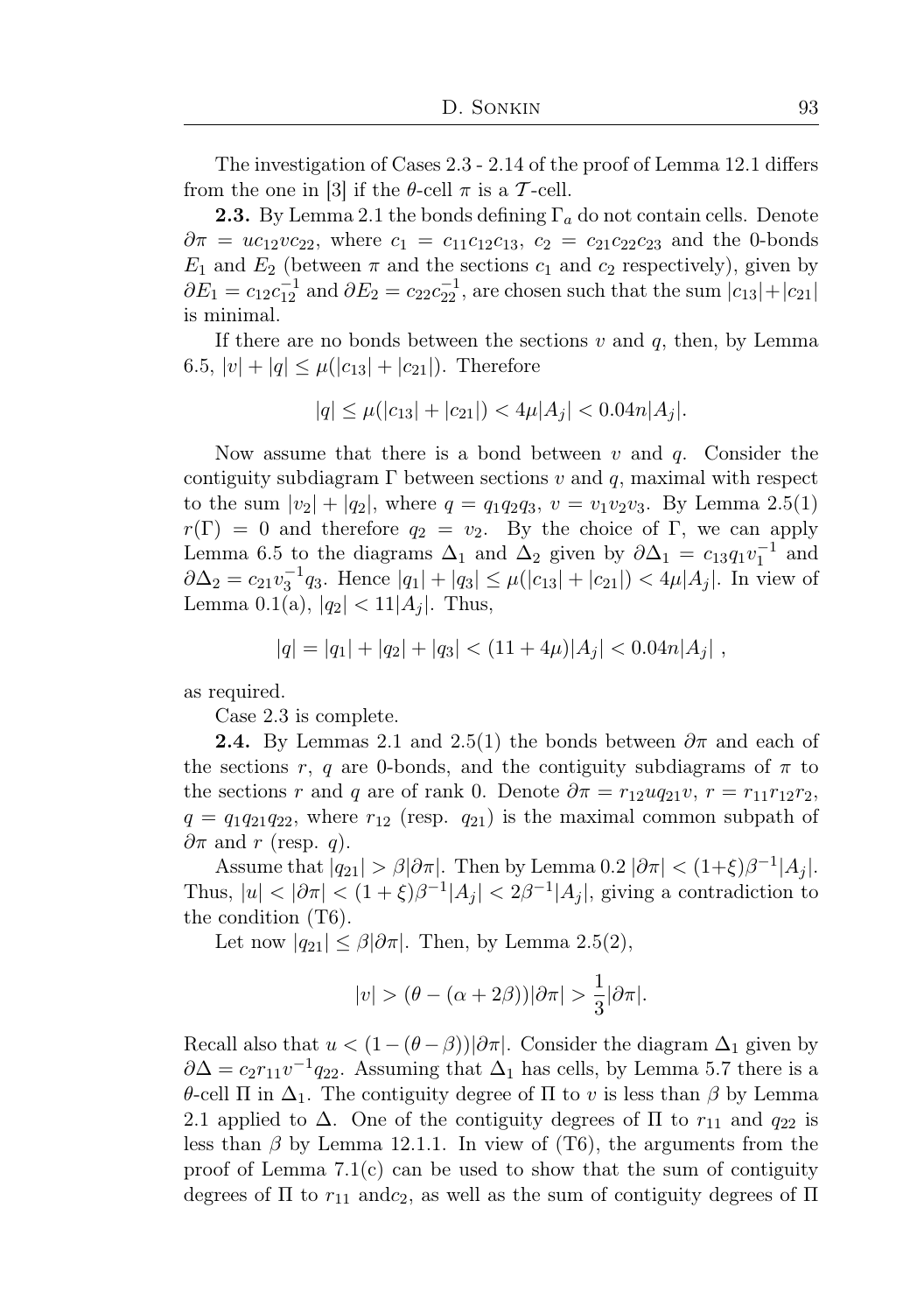to  $q_{22}$  andc<sub>2</sub>, is less than 0.8. Therefore the sum of the contiguity degrees of  $\Pi$  to all four sections of  $\partial \Delta_1$  is less than  $0.8 + 2\beta$ , contrary to the definition of a  $\theta$ -cell, as  $\theta > 0.8 + 2\beta$ . Therefore  $\Delta_1$  does not have cells, and  $|v| \leq |c_2|$  by the choice of  $r_{12}$  and  $q_{21}$ . It follows that  $|v| \leq 2\beta^{-1}|A_j|$ . Thus,

$$
\frac{1}{3}|\partial\pi| < |v| \le 2\beta^{-1}|A_j|.
$$

Consequently,  $|\partial \pi| < 6\beta^{-1}|A_j|$  and

$$
|u| < (1 - (\theta - \beta))|\partial \pi| < 6\beta^{-1}(1 - (\theta - \beta))|A_j| < 2\beta^{-1}|A_j|,
$$

contrary to (T6).

Case 2.4 is complete.

**2.5.** The bonds defining  $\Gamma_a$  are 0-bonds. Denote  $\partial \pi = c_{22}uc_{12}v$ , where  $c_{22}uc_{12} = \Gamma_a \wedge \partial \pi$ ,  $c_1 = c_{11}c_{12}c_{13}$ ,  $c_2 = c_{21}c_{22}c_{23}$ . By (T6) the paths  $c_{11}c_{12}$  and  $c_{22}c_{23}$  are geodesic in the disk subdiagram of  $\Delta$  consisting of  $\pi$  and  $\Gamma_a$ . Therefore, in view of Lemma 2.3(1), we may assume that  $c_{12}$ (resp.  $c_{22}$ ) is the maximal common subpath of  $\partial \pi$  and  $c_1$  (resp.  $c_2$ ). Consider the disk subdiagram  $\Delta_1$  of  $\Delta$  given by  $\partial \Delta_1 = c_{23}rc_{11}u$ .

First assume that there is a bond between u and r in  $\Delta_1$ . Let  $\Gamma$  be a contiguity subdiagram between  $u$  and  $r$  maximal with respect to the sum  $|u_2| + |r_2|$ , where  $u = u_1 u_2 u_3$ ,  $r = r_1 r_2 r_3$ . The diagram  $\Gamma$  does not have cells. It follows from Lemmas 2.2, 2.3, 3.3 and 5.7 provided  $\phi(r)$  is a reduced in rank i word, or from Lemmas 2.2, 2.5, 3.4 and 5.7 provided  $\phi(r)$  is A-periodic with a simple in rank i word A. Let  $\Delta_2$  be the diagram given by  $\partial \Delta_2 = r_3 c_{11} u_3^{-1}$ . In view of the property (T6) of  $\Delta$  one can estimate the sum of contiguity degrees of a cell from  $\Delta_2$  to the sections  $r_3$  and  $c_{11}$ . Arguing as in the proof of Lemma 7.1(c), and using Lemma 5.7 and the fact that  $u_3$  is a  $\beta$ -section of  $\partial \Delta_2$ , one can show that  $\Delta_2$  does not have cells. Similarly, one gets that  $\Delta_3$  given by  $\partial \Delta_2 = u_1^{-1} c_{23} r_1$  does not have cells. Therefore  $\partial \pi = c_{22}c_{23}rc_{11}c_{12}v$ . Lemmas 2.3 and 2.5 imply that  $|r| < \alpha |\partial \pi|$ . Therefore  $|c_{22}| + |c_{23}| + |c_{11}| + |c_{12}| > (\theta - \beta - \alpha)|\partial \pi|$ . Thus,

$$
|v| < (1 - (\theta - \beta))|\partial \pi| < (1 - (\theta - \beta))(\theta - \beta - \alpha)^{-1} \times 4\beta^{-1}|A_j| < 4\beta^{-1}|A_j|.
$$

If there are no bonds between u and r in  $\Delta_1$ , then, by Lemma 6.5,

$$
|u| < \mu(|c_{11}| + |c_{23}|) < 6\beta^{-1}|A_j|.
$$

Consequently,

$$
|v| < (\theta - \beta)^{-1} (1 - (\theta - \beta))(|c_{22}| + |u| + |c_{12}|) <
$$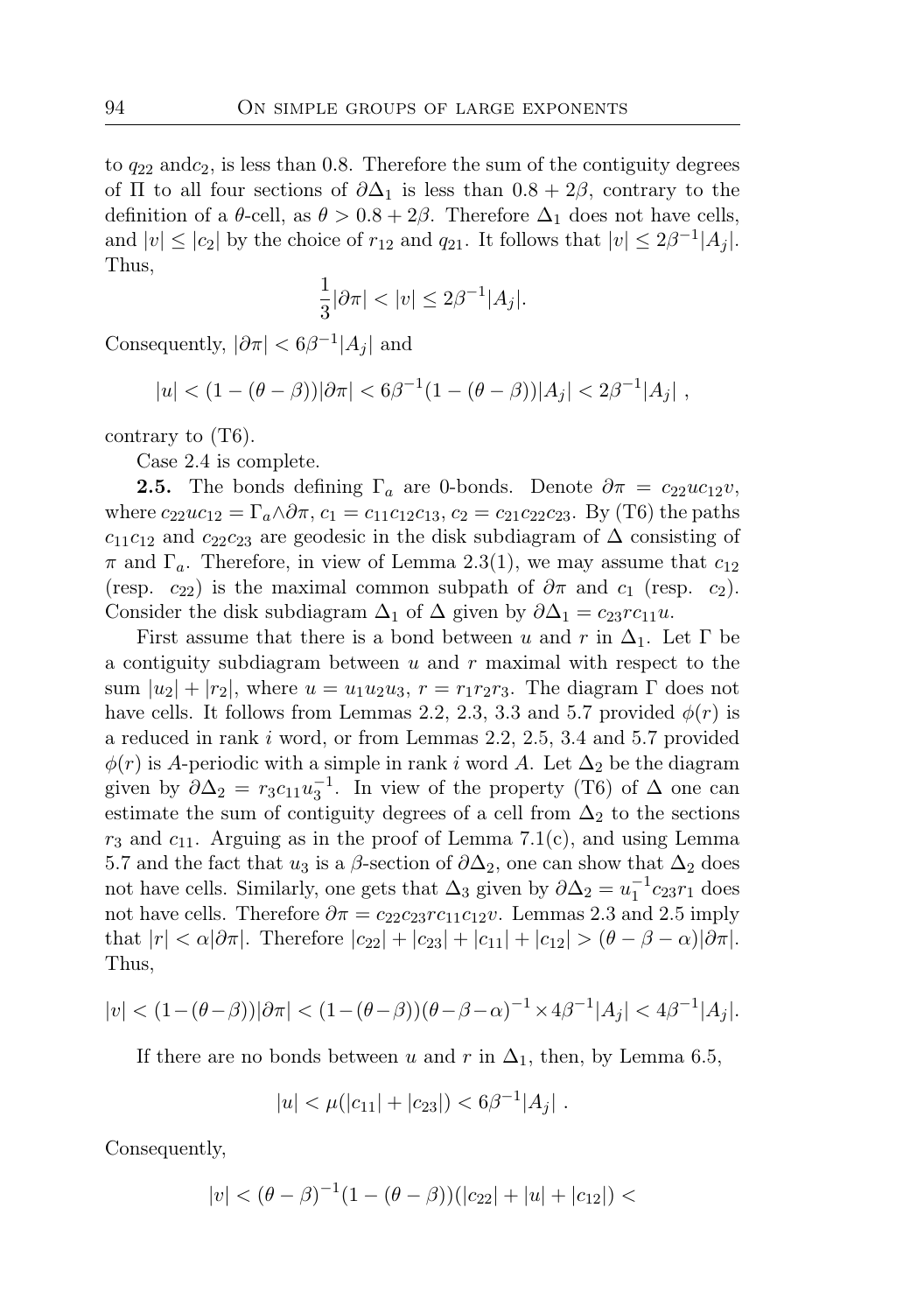$<(\theta - \beta)^{-1}(1 - (\theta - \beta)) \times 10\beta^{-1}|A_j| < 4\beta^{-1}|A_j|.$ 

Thus, regardless of whether there is a bond between  $u$  and  $r$  or there are no such bonds, the length of the path  $f = c_{21}vc_{11}$  in  $\Delta$  is estimated as follows:

$$
|f| = |c_{21}| + |v| + |c_{11}| < 8\beta^{-1} |A_j|.
$$

Repeating the arguments from [3] following the inequality (12.12), we obtain the estimate  $|q| < 0.02n|A_i|$ .

Case 2.5 is complete. The Case 2.6 is analogous to the Case 2.4, so we pass to the Case 2.7.

2.7. Consider the following subcases:

 $(2.7.1.)$  There is a bond between  $\pi$ , q and there is a bond between  $\pi$ ,  $c_2$  in  $\Delta$ .

 $(2.7.2.)$  There are no bonds between  $\pi$ , q and there is a bond between  $\pi$ ,  $c_2$  in  $\Delta$ .

 $(2.7.3.)$  There is a bond between  $\pi$ , q and there are no bonds between  $\pi$ ,  $c_2$  in  $\Delta$ .

(2.7.4.) There are no bonds between  $\pi$ , q and between  $\pi$ ,  $c_2$  in  $\Delta$ .

**2.7.1.** The property (T6) of  $\Delta$  makes it possible to use arguments from the proof of Lemma 7.1(c) to show that  $\Gamma_a$  does not have cells in this case. Therefore  $|q| < 11 |A_i|$  by Lemma 0.1(a).

**2.7.2.** Again referring to the proof of Lemma 7.1(c), we denote  $\partial \pi =$  $uc_{12}vc_{22}r_1$ , where  $c_1 = c_{11}c_{12}c_{13}$ ,  $c_2 = c_{21}c_{22}$ ,  $r = r_1r_2$ . Applying Lemma 6.5 to the disk subdiagram  $\Delta_1$  given by  $\partial \Delta_1 = c_{13}qc_{21}v^{-1}$ , one gets that

$$
|q| < \mu(|c_{13}| + |c_{21}|) < 6\beta^{-1}|A_j|.
$$

**2.7.3.** Making use of the arguments from the proof of Lemma  $7.1(c)$ , we denote  $\partial \pi = uc_{12}q_1vr_2$ , where  $c_1 = c_{11}c_{12}$ ,  $q = q_1q_2$ ,  $r = r_1r_2r_3$ and there are no bonds between  $v, q_2$ , between  $v, r_1$  and between  $v,$  $c_2$ . By Lemma 0.1(a)  $|q_1| < 11 |A_i|$ . By Lemma 12.1.1 there are no bonds between  $r_1$ ,  $q_2$ . Consider the disk subdiagram  $\Delta_1$  of  $\Delta$  given by  $\partial \Delta_1 = r_1 v^{-1} q_2 c_2$ . Assume that  $\Delta_1$  has cells. By Lemma 5.7 there is a θ-cell Π in  $\Delta_1$ . The degree of contiguity of Π to one of the sections  $r_1, q_2$ is less than  $\beta$  since there are no bonds between those sections. Let this section be  $r_1$  (the case when it is  $q_2$  is analogous). Arguing as in Lemma 7.1(c), we get that the sum of contiguity degrees of  $\Pi$  to the sections  $c_2$ and  $q_2$  is less than 0.8. The section  $v^{-1}$  is a  $\beta$ -section of  $\partial \Delta_1$ . So, the sum of contiguity degrees of  $\Pi$  to all four sections of  $\partial \Delta_1$  is less than  $0.8 + 2\beta$ . Thus, the inequality  $\theta > 0.8 + 2\beta$  means that  $\Delta_1$  does not have cells. It follows from the condition  $(T2)$  and the fact that there are no bonds between  $r_1$ ,  $q_2$  and between v,  $q_2$  that  $|q_2| < 2|A_j| + 2\beta^{-1}|A_j|$ . Finally,  $|q| = |q_1| + |q_2| < (13 + 2\beta^{-1})|A_j|$ .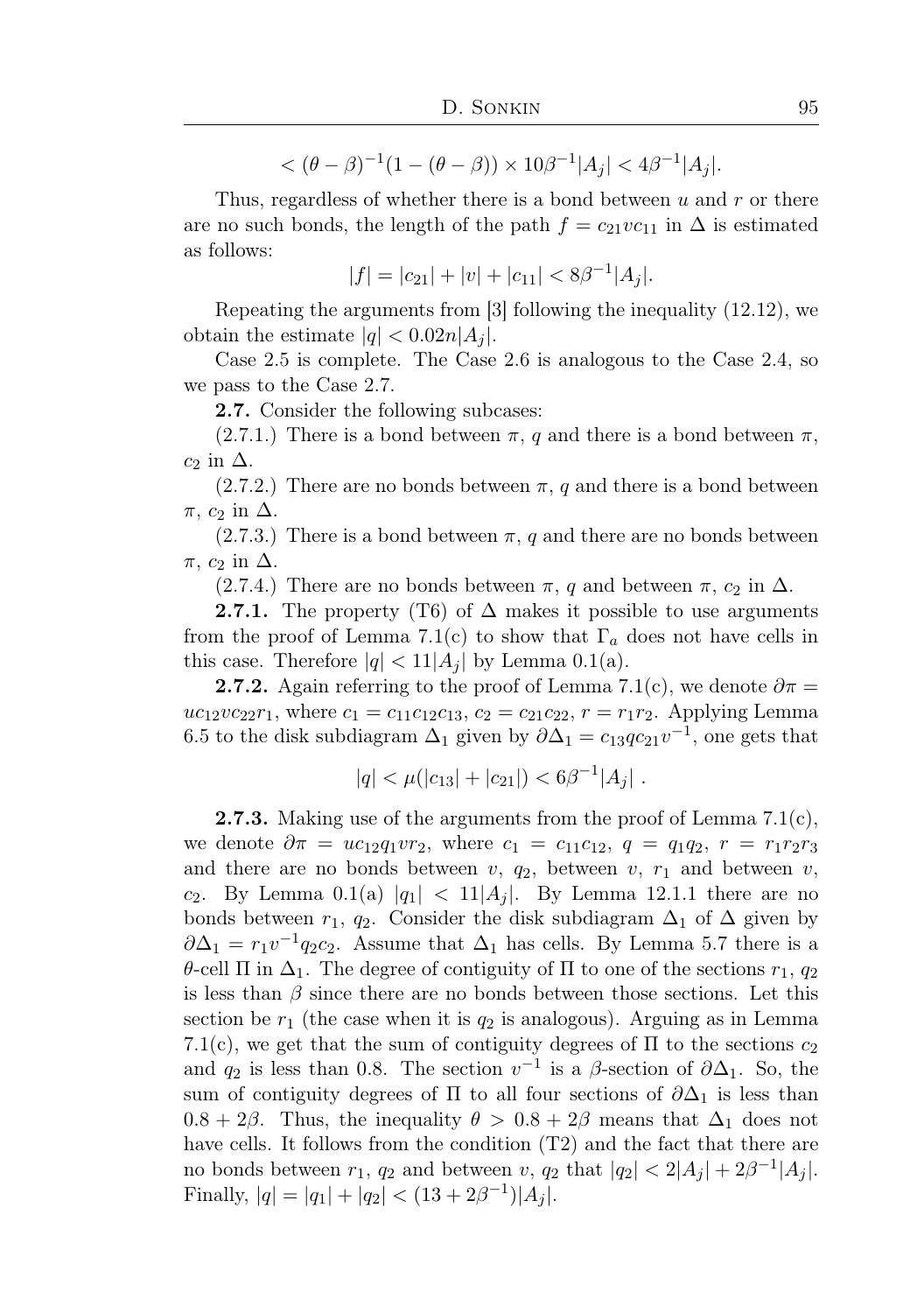**2.7.4.** Denote  $\partial \pi = uc_{12}vr_2$ , where  $r = r_1r_2r_3$ ,  $c_1 = c_{11}c_{12}c_{13}$  and there are no bonds between v,  $r_1$  and between v,  $c_{13}$ . The disk subdiagram  $\Delta_1$  of  $\Delta$  given by  $\partial \Delta_1 = c_{13}qc_2r_1v^{-1}$  has properties (DG1')-(DG7') of a degenerate special 8'-gon of rank i (if we set  $a = c_{13}$ ,  $p = q$ ,  $b = c_2$ ,  $r = r_1, |c| = 0, q = v^{-1}, |d| = |s| = 0$ . Referring to Lemma 8.8 we get that  $|q| < 100\beta^{-1}|A_j|$ .

Case 2.7. is complete.

The remaining Cases 2.8 - 2.14 of the proof of Lemma 12.1 with the θ-cell π of rank 1/2 can be considered in a similar manner.

In the definition of a U-diagram  $\Delta$  we require in addition  $r(\Delta) = j \geq$ 1. In the formulation of Lemma 13.1 we add an assumption  $j = r(\Delta)$ 1/2. Similarly, in Lemmas 13.2, 13.4 we require that  $j = r(\Delta(1)) > 1/2$ and in Lemma 13.3 -  $j = r(\Delta) > 1/2$ .

The formulation and the proof of Lemma 14.1 do not change. Proving Lemma 14.2 we need to consider the case  $r(\Pi) = 1/2$ . If  $p_{\Gamma}$  is a subpath of  $q$ , then the needed inequalities are immediate from Lemma 0.2. Since the bonds defining  $\Gamma$  are 0-bonds, it is possible to obtain the same inequalities (14.1)-(14.3) modulo substitution 0 for  $\gamma$ . Arguing in the same way as in [3], instead of (14.4) we get  $|u| > \beta |\partial \Pi|$ .

If there are no bonds between sections y and u in  $\Delta_5$ , then by Lemma 6.5

$$
|y| + |u| \le \mu(|d_1| + |d_3|) < \mu(1 + \delta)|A_j|,
$$

as  $|d_1| = 0$ ,  $|d_3| < (1 + \delta)|A_i|$ . Consequently,

$$
|\partial\Pi| < \beta^{-1}|u| < \beta^{-1}\mu(1+\delta)|A_j| < 4\beta^{-1}|A_j|
$$

and

$$
|p_{\Gamma}| = |y| + |q_{12}| + |t| < (1 + \mu)(1 + \delta)|A_j| < 5|A_j| \,.
$$

If there are bonds between y and u in  $\Delta_5$ , then all these bonds are 0-bonds. Since a diagram with contour  $y'u'$  with  $y'$  being smooth and  $u'$ being smooth of rank 1/2 does not have cells, there are decompositions  $y = y_1y_2$ ,  $u = u_2u_1$ , where  $y_1 = u_1^{-1}$  is the longest common subpath of y and  $u^{-1}$ . By Lemma 6.5  $|y_2| + |u_2| \leq \mu |d_3| < \mu (1 + \delta) |A_j|$ . The fact that  $y_1 = u_1^{-1}$  is a common subpath of a T-section and an  $A_j$ -periodic section means that either  $|y_1| = |u_1| < (1+\xi)|A_i|$ , or  $(1+\xi)|A_i| < |y_1| = |u_1|$  $11|A_j|$  and  $|A_j| < \xi^{-3/2}$ . The latter case is impossible since otherwise

$$
|\partial\Pi| < \beta^{-1}|u| = \beta^{-1}(|u_1| + |u_2|) < \beta^{-1}(\mu(1+\delta) + 11)\xi^{-3/2} < n^2,
$$

contrary to Lemma 0.1(3). Therefore

$$
|y|, |u| < (1 + \xi + \mu(1 + \delta))|A_j|
$$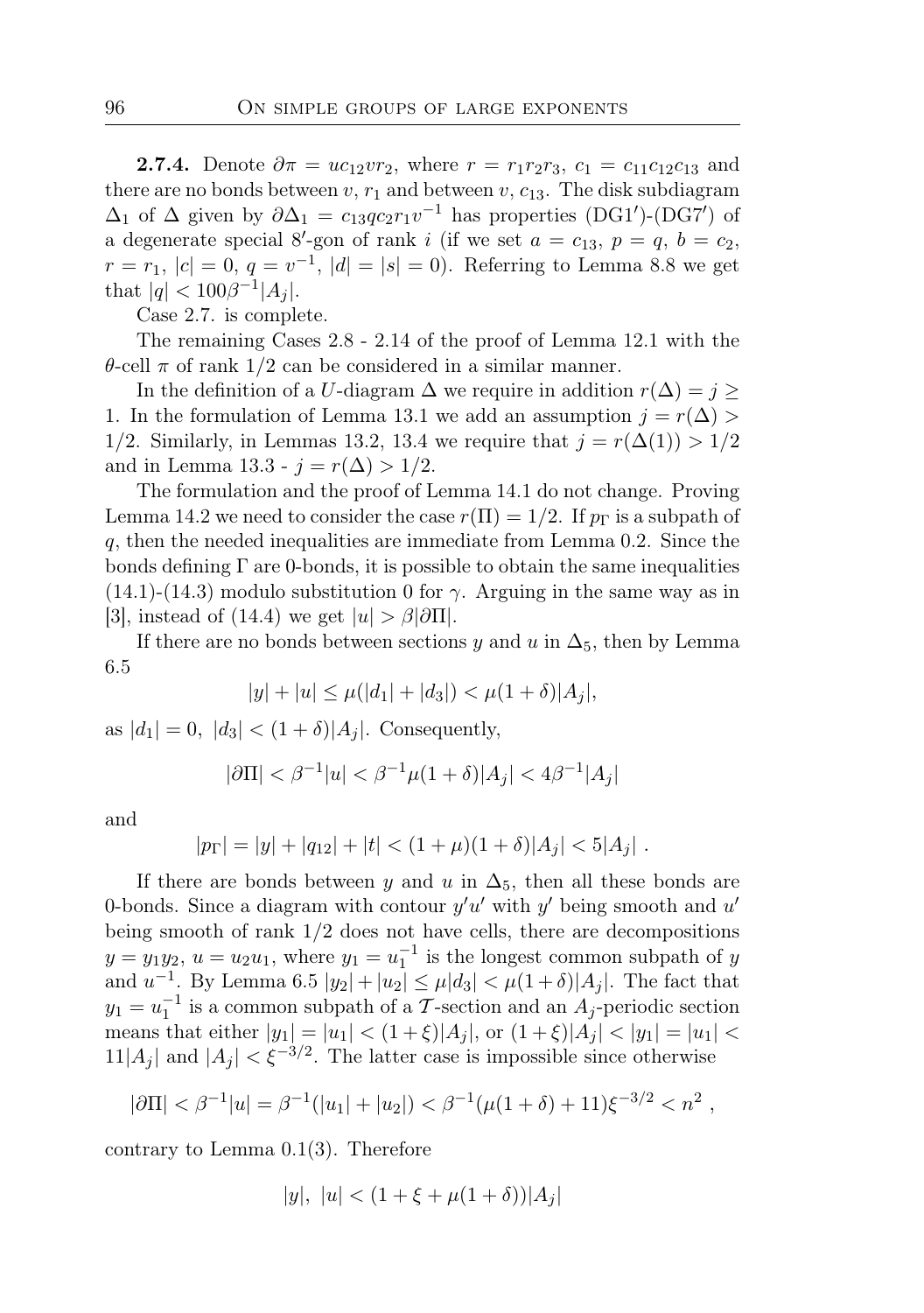and the inequalities sought follow as before.

The formulations and proofs of Lemmas 14.3 - 14.6 do not change. Proving Lemma 14.7, notice that the inequality 14.19 holds also in the case when  $\Pi$  is a 1/2-cell. Indeed, in this case when  $\Gamma \wedge p_1$  is a subpath of  $q_1, r(\Gamma) = 0$  by Lemma 2.5 and, in view of the inequality  $|p^{\Gamma}| = |q_{\Gamma}| >$ β|∂Π|, Lemma 0.2 imply the estimate  $|p^{\Gamma}| < (1+\xi)|A_{j_1}|$ . If  $\Gamma \wedge p_1$  is a subpath of  $t_1$ , then using Lemmas 14.1 and 2.3 we again obtain that  $r(\Gamma) = 0$ . Therefore  $|p_{\Gamma}| \leq |t_1| < \delta |A_{j_1}|$ . It remains to note that  $1 + \xi < \delta$ and the rest of the proof proceeds as in [3]. The formulations and proofs of Lemmas 14.8 and 14.9 do not change.

Proving Lemma 14.10 we need to consider the case when  $\Pi_1$  is a cell of rank 1/2. In the notations of [3], if  $p^{\Gamma}$  is a subpath of either  $q_1$  or  $t_1$ , then  $r(\Gamma) = 0$  by Lemmas 2.5, 14.1 and 2.3. Therefore, by Lemma 0.1(a) provided  $p^{\Gamma}$  is a subpath of  $q_1$  or by Lemma 18.5(c) provided  $p^{\Gamma}$ is a subpath of  $t_1, |p^{\Gamma}| < 11 |A_{j_1}|$ . The obtained estimate implies the inequality (14.25) from [3].

Now suppose that  $p^{\Gamma}$  is a subpath of  $p_1$  but not a subpath of either  $q_1$ or  $t_1$ . By Lemma 2.1 the bonds defining  $\Gamma$  are 0-bonds. By Lemma 6.1 applied to  $\Gamma$ ,  $\rho |q_{\Gamma}| \leq |p^{\Gamma}|$ . As in the proof of Lemma 14.2 one can obtain a reduced diagram  $\Delta_1$  with  $\partial \Delta_1 = q_{\Gamma} yz$ , where y is a strictly smooth  $A_{j_1}$ -periodic section,  $|y| > |p^{\Gamma}| - (1 + \delta)|A_{j_1}|$ , and  $|z| < (1 + \delta)|A_{j_1}|$ . Arguing as in the proof of Lemma 14.2,  $|y| + |q_{\Gamma}| \leq \mu |z| < \mu(1+\delta)|A_{j_1}|$ by Lemma 6.5 provided there are no bonds between sections  $y$  and  $q_{\Gamma}$ in  $\Delta_1$ . It follows that  $|p^{\Gamma}| < |y| + (1 + \delta)|A_{j_1}| < (\mu + 1)(1 + \delta)|A_{j_1}|$ . If there are bonds between y and  $q_{\Gamma}$  in  $\Delta_1$ , then, as in the proof of Lemma 14.2, we obtain the estimate  $|y| < (11 + \mu(1+\delta))|A_{j_1}|$ . Therefore  $|p^{\Gamma}| < (11 + (\mu + 1)(1 + \delta))|A_{j_1}|$ . In both cases  $|p^{\Gamma}| < \beta^{-1}|A_{j_1}|$ , which forces the inequality (14.25).

If now  $p^{\Gamma}$  is a subpath of a contour of a cell  $\Pi_2$  in  $\Delta$ , then  $r(\Gamma) = 0$ by Lemma 2.1. Therefore  $|p^{\Gamma}| = |q_{\Gamma}|$  and the inequality (14.28) can be obtained as in [3].

There are no changes in the formulation and in the proof of Lemma 14.11. Note that in the proof the weight of a cell  $\pi$  of rank  $1/2$  is given by the formula  $\nu(\pi) = |\partial \pi|^{2/3}$ . Lemmas 14.12 - 16.6 are formulated and proved without changes.

In the formulations of Lemmas 17.1, 17.2 we add the condition  $r(\Delta)$ 1/2. The conclusion of Lemma 17.2 now reads:

Then  $\Delta_0$  contains either a  $16\beta^{-1}n^{-1}$ -contractile cell  $\Pi$  of rank  $r(\Pi)$  >  $1/2$  or a cell  $\pi$  of rank  $j \leq i$ ,  $j > 1/2$  such that if  $o \in \partial \pi$  is a phase vertex and  $t = o - o$  is a simple path in  $\Delta_0$  homotopic as a cyclic path in  $\Delta_0$  to a contour of  $\Delta_0$ , then  $\phi(t) \stackrel{i}{=} T$ , where T is an  $\mathcal{F}(A_j)$ -involution.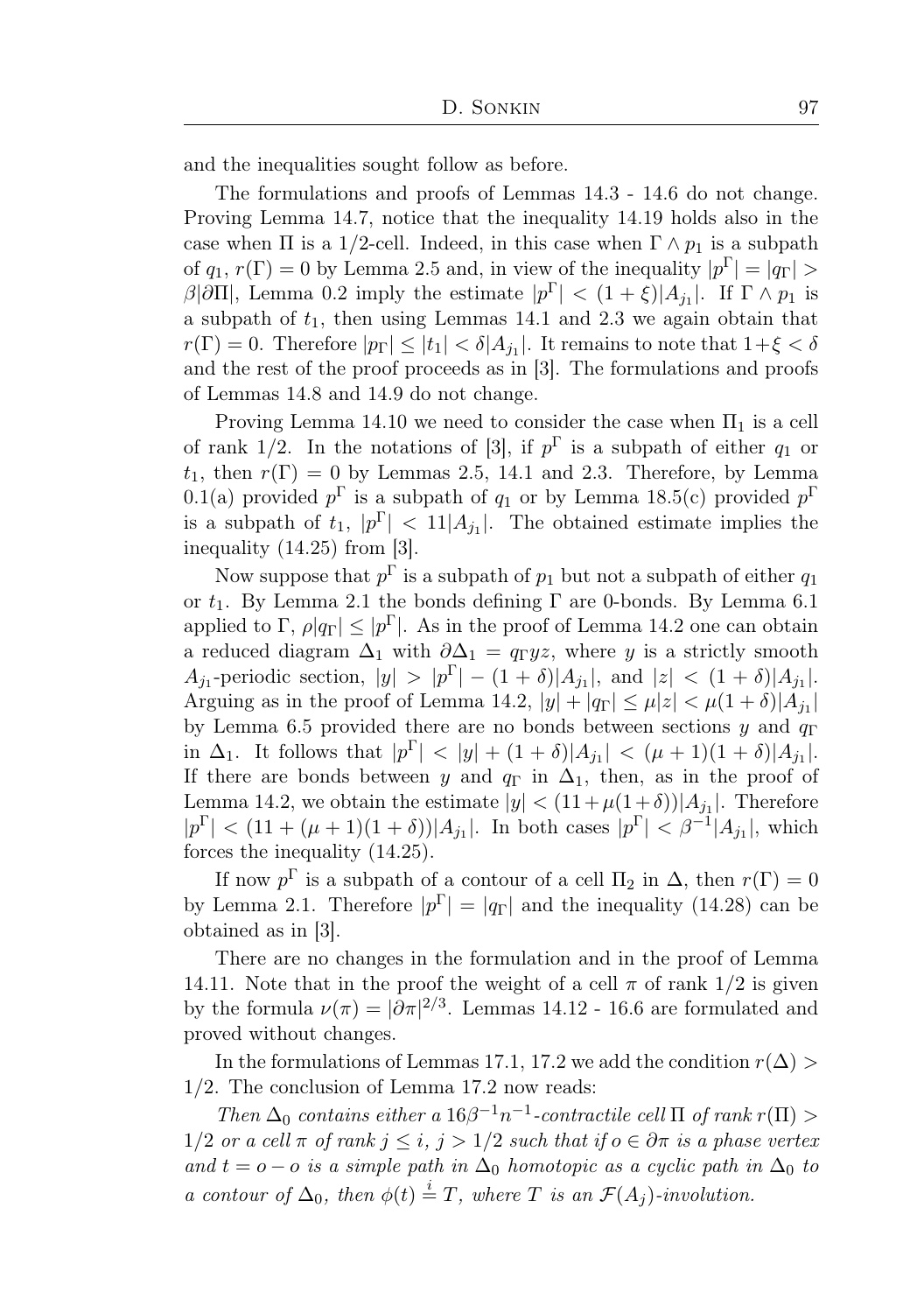Proof of Lemma 17.2 proceeds in the same way as in [3]. Remark only that in the sequence of diagrams  $\Delta_0 = \Delta_0^{(1)}$ ,  $\Delta_0^{(2)}$  $\binom{2}{0}$ , ... the diagram  $\Delta _0^{(k)}$  $\binom{k}{0}$  (for every  $k > 1$ ) is obtained from  $\Delta_0^{(k-1)}$  $\binom{k-1}{0}$  by removal of a reducible *j*-pair (for some *j*,  $1 \leq j \leq i$ ) and all reducible 1/2-pairs.

The formulation of Lemma 17.3 and the scheme of proof of this lemma in the case  $r(\Delta) > 1/2$  coincide with those in [3]. The details of the proof that require additional consideration caused by presence of 1/2 cells will be considered below. The equality  $r(\Delta) = 1/2$  means that  $\Delta$ consists of 1/2-cells only. Therefore  $\Delta$  can be considered as a diagram over presentation considered in Section 4.2 [8] with additional assumption that the subgroup N of H is the whole H. It means that Lemma  $4.12$ from [8] (up to change of notations) may be applied to  $\Delta$  (indeed, the estimates on the lengths of the sections of ∂∆ used in the formulation of Lemma 4.12 in [8] follow from the analogous estimates in the formulation of Lemma 17.3 and the fact that  $\Delta$  itself is a contiguity subdiagram between the sections  $p$  and  $q$ ; simplicity of the word  $A$  mentioned in the formulation of Lemma 17.3 implies that in context of [8] the word A is simple in some positive rank and can be considered as a period of some rank; in the arguments from [8] (and [7]) that use the fact that the exponent is odd we refer to Lemma 0.3 instead). Thus, the formulation of Lemma 17.3 admits the following addition:

If  $r(\Delta) = 1/2$ , then there are two phase vertices  $o_p \in p$ ,  $o_q \in q$  that can be joined in  $\Delta$  by a path whose label is  $T \stackrel{1/2}{=} 1$ , and the subgroup

$$
\langle A^{-l}T A^l \mid l=0, 1, 2, 3 \rangle
$$

of  $G(i)$  is trivial.

Proving Lemma 17.3 in the case when  $r(\Delta) = j > 1/2$ , as in [3], by Lemmas 9.4 and 9.5 we find a rigid subdiagram  $\Delta(m_1, m_2)$  in  $\Delta$ . Note that there might be T-cells in  $\Delta(m_1, m_2)$  with boundaries longer than  $n|A_i|$ , however, by Lemma 9.5(a)  $|\partial\Pi| < 2.22|A|$  for any cell  $\Pi \in$  $\Delta(m_1, m_2)$ . So, instead of the inequality (17.30) we use two inequalities:

$$
|\partial \Pi| \le n|A_j| < 2.22|A|, \quad \text{if } r(\Pi) > 1/2,
$$
\n
$$
|\partial \Pi| < 2.22|A|, \quad \text{if } r(\Pi) = 1/2.
$$

Proving lemma 17.3.1, notice that the cell  $\Pi$  is an  $\mathcal{R}$ -cell by Lemma 17.2. In the case 4 considered in the proof of Lemma 17.3.1 the subdiagram  $\Gamma_q^t$  contains  $\Pi$  and therefore  $j_q^t = r(\Gamma_q^t) > 1/2$ . The inequality (17.39) is true for the length of contours of all subdiagrams  $\Delta_s(\Gamma_q^t)$ , and those of the subdiagrams  $E_s(\Gamma_q^t)$  that have an R-cell as its principal cell.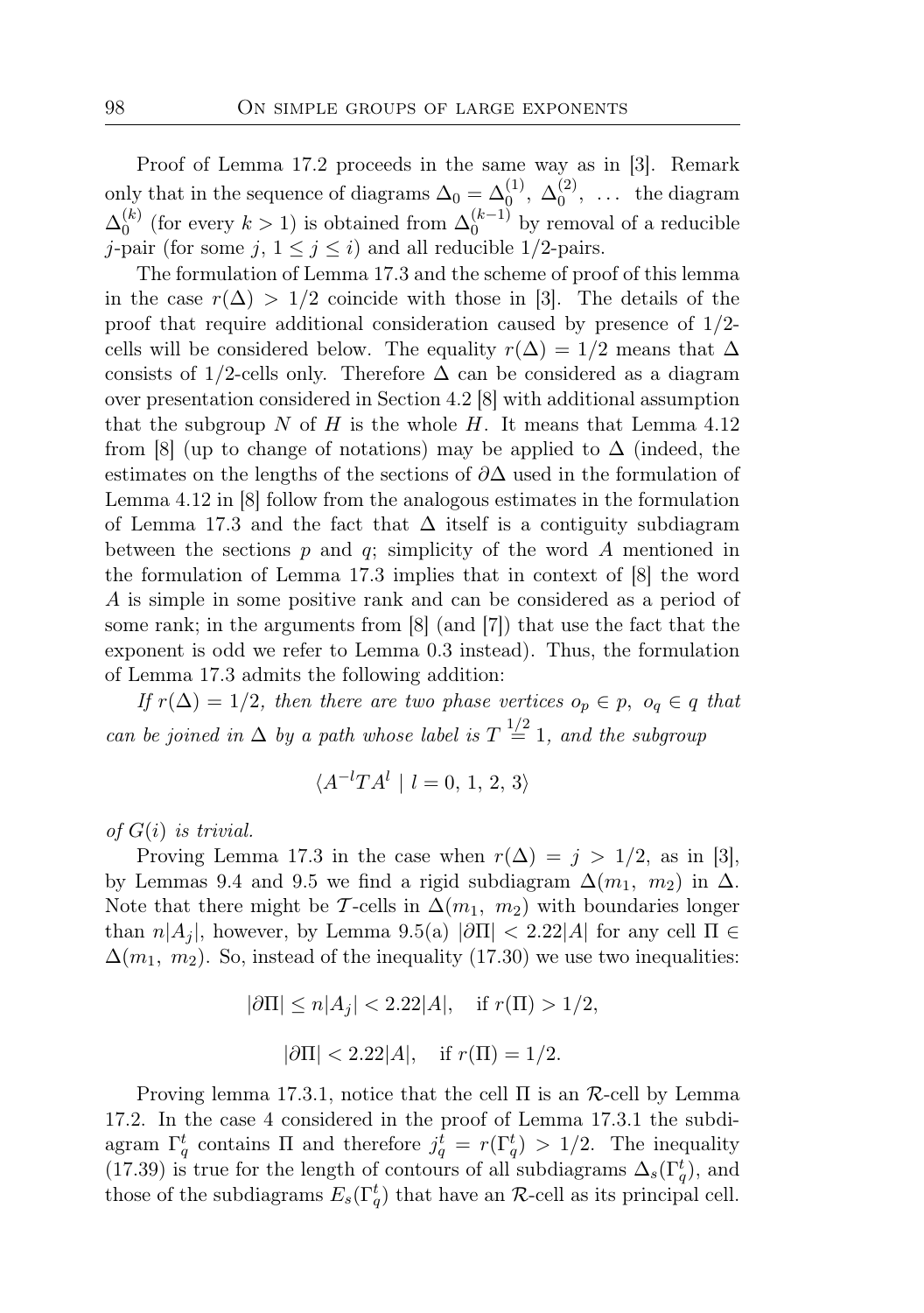In the formulation of Lemma 17.3.2 we remark that  $r(\pi_{t'}) = j$ 1/2, and similarly,  $r(\pi_{m_3}) = j > 1/2$  in the definition of the diagram  $\Delta(m_3, m_4)$  and in the formulation of Lemma 17.3.3. The proofs of these lemmas are preserved.

The formulation of Lemma 17.3.4 does not change. Proving part (a) of this lemma, we need to consider the situation when the initial vertex  $(p_{m_3})$  of the path  $p_{m_3}$  belongs to a subpath  $\tilde{p}_t = \tilde{E}_t \wedge \tilde{p}(m_3, m_4)$  for some  $t, m_3 \le t \le m_4$ , with the bond  $\tilde{E}_t$  consisting of a 1/2-cell  $\tilde{\pi}_t$ . As in [3], denote  $\tilde{p}_{t2}$  to be the subpath of  $\tilde{p}_t$  that connects vertex  $(p_{m3})$  to the terminal vertex  $(\tilde{p})_+$  of the path  $\tilde{p}_t$ .

Assume that  $|\tilde{p}_{t2}| < \max(\beta |\partial \tilde{\pi}_t|, \beta n |A_j|)$ . Then, using Lemma 9.1(b) and the inequalities (17.30), the length of the path  $f_1 = \tilde{p}_t 2\tilde{y}_t$  is estimated as follows

$$
|f_1| < \beta \max(|\partial \tilde{\pi}_t|, n|A_j|) + \max\left(\frac{\xi}{10}|\partial \tilde{\pi}_t|, 100\beta^{-1}|A_j|\right) < 2.5\beta|A|.
$$

Now assume that  $|\tilde{p}_{t2}| > \max(\beta |\partial \tilde{\pi}_t|, \beta n |A_j|)$  and, as in [3], consider two cases:

- 1.  $(\tilde{p})_+ \in p_{m_3}$ .
- 2.  $(\tilde{p})_+ \notin p_{m_3}$ .
- 1. Consider the diagram  $\Gamma_1$  given by

$$
\partial \Gamma_1 = a_{m_3} \tilde{p}_{t2} h_2 v.
$$

Here  $|a_{m_3}| < 2\beta^{-1}|A_j|, |h_2| < \beta^{-1}|A_j|$  by Lemmas 3.1 and 9.3(b), and v is an arc of  $\partial \pi_{m_3}$ . By Lemma 6.1 applied to  $\Gamma_1$ 

$$
|v| \ge \rho |\tilde{p}_{t2}| - |a_{m_3}| - |h_2| > 0.94 \beta n |A_j|.
$$

In view of  $|\tilde{p}_{t2}| > \beta |\partial \tilde{\pi}_t|$  and Lemma 0.1(b) we can consider  $\tilde{p}_{t2}$  as a T-section of  $\partial \Gamma_1$  and remove (if necessary) 1/2-cells in  $\Gamma_1$  compatible with  $\tilde{p}_{t2}$ . Thus we may assume that  $\tilde{p}_{t2}$  is a smooth section of rank  $1/2$ of  $\partial$ Γ<sub>1</sub>.

Let  $\Gamma_2$  be a contiguity subdiagram between v and  $\tilde{p}_{t2}$  in  $\Gamma_1$  maximal with respect to the sum  $|v^2| + |\tilde{p}_t^2|$ , where  $v^2 = \Gamma_2 \wedge v$ ,  $\tilde{p}_{t2}^2 = \Gamma_2 \wedge \tilde{p}_{t2}$ ,  $v = v^1 v^2 v^3$ ,  $\tilde{p}_{t2} = \tilde{p}_{t2}^1 \tilde{p}_{t2}^2 \tilde{p}_{t2}^3$ . By Lemma 2.2 (applied to the diagram consisting of  $\Gamma_1$  and  $\pi_{m_3}$ )  $r(\Gamma_2) = 0$ . It follows now from Lemma 6.5 and the choice of  $\Gamma_2$  that

$$
|v^1| + |v^3| \le \mu(|a_{m_3}| + |h_2|) < 5\beta^{-1}|A_j|.
$$

Then the length of  $A_j^{\pm 1}$ -periodic subword  $\phi(\tilde{p}_{t2}^2)$  of  $\phi(\tilde{p}_{t2})$  can be estimated as follows:

$$
|\phi(\tilde{p}_{t2}^2)| = |\phi(v^2)| > (0.94\beta n - 5\beta^{-1})|A_j| > 0.9\beta n|A_j|.
$$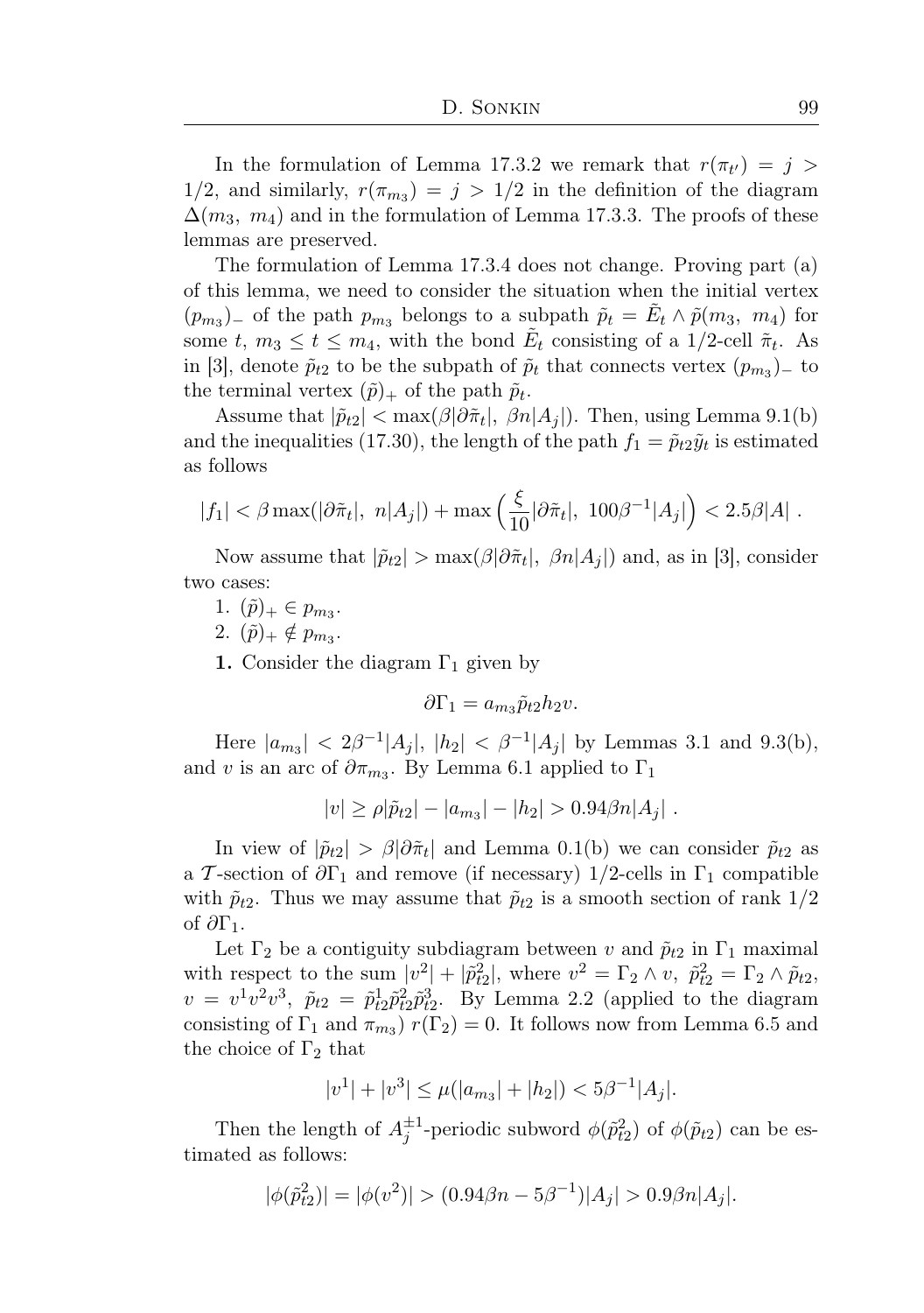But this is impossible by Lemma  $0.1(a)$ .

**2.** Consider the subdiagram  $\Gamma$  of  $\Delta(l)$  consisting of  $\pi_{m_3}$ ,  $\tilde{\pi}_t$  and  $\Gamma_p^{m_3}$ . Assume that  $\Gamma$  is reduced. Then, following from rigidity of  $\Delta(m_3, m_4)$ and Lemma 3.4, the contiguity degree of  $\pi_{m_3}$  to  $\tilde{\pi}_t$  is greater than  $\chi - \alpha$ β. But this contradicts Lemma 2.1. If Γ is not reduced, then the cell  $\tilde{\pi}_t$ with some cell from  $\Gamma_p^{m_3}$  form a 1/2-pair. Removing this 1/2-pair and taking out the cell  $\pi_{m_3}$  from  $\Gamma$ , we obtain a reduced diagram  $\Gamma_1$  with  $\partial \Gamma_1 = \nu a_{m_3} p' b_{m_3}$ . Removing (if necessary) 1/2-cells in  $\Gamma_1$  compatible with the section  $p'$ , we may assume that  $p'$  is a smooth section of rank  $1/2$  of  $\partial \Gamma_1$ . The estimate  $|v| > 0.94 \beta n |A_i|$  follows now from rigidity of  $\Delta(m_3, m_4)$  and Lemma 3.4. Therefore one can obtain a contradiction to Lemma  $0.1(a)$  in the same way as it was done in case 1.

To prove part (b) of Lemma 17.3.4 one has to consider the case when  $(\tilde{y}_{m_4})_-\in p_t=E_t\wedge p(m_3, m_4)$  with the bond  $E_t$  consisting of a T-cell II. By Lemma 9.3(a)  $|p_t| < (1 + \xi)|A|$ . The remaining part of the proof of (b) as well as the proof of (c) proceed as in [3]. Lemma 17.3.4 is proved.

The formulation of Lemma 17.3.5 remains the same. The estimate in part (a) is valid if the bond  $E_{k^0+1}^0$  consists of a 1/2-cell:

Lemma 6.5 applied to  $\Delta_{k^0+1}^0$  and the inequalities (17.30), (17.63) imply that

$$
|r_{k^0+1}^0| + |s_{k^0+1}^0| \le \mu(|y_{k^0+1}^0| + |c^0(l)|) < \mu(2.22|A| + 0.663|A|) < 4|A|.
$$

Considering case 1 of the proof of Lemma 17.3.5.1 with the additional condition that the bond  $E_1^0$  consists of a 1/2-cell, notice that the subdiagram  $\Delta_0^0$  is a degenerate special 8-gon of rank i (if we set  $a = d, p = v, b = e, r = r_0^0, q = (x_1^0)^{-1}, s = s_0^0$ . Now, by Lemma 8.7,  $|\partial \Delta_0^0| < 180\beta^{-1}|A_j|$ , and therefore  $r(\Delta_0^0) < j$  by Lemma 6.2.

Dealing with case 2 of the proof of Lemma 17.3.5.1 in the situation when  $r(E_{k^0+1}^0) = 1/2$ , one needs to substitute the summand  $(1+2\gamma)n|A_j|$ by 2.22|A| in the estimate of the length of  $\partial \Delta_{k^0+1}^0$ . The inequality  $|\partial \Delta_{k^0+1}^0| < 7|A|$  is still valid and the proof of Lemma 17.3.5.1, as well as of Lemma 17.3.5, can be completed in the same way as in [3].

The formulations and proofs of Lemmas 17.3.6 - 17.3.8 do not need any changes. In the formulation of Lemma 17.4 we require in addition that the rank m of the section  $\phi(q)$  is greater than 1/2. If the diagram  $\Delta$ from the condition of Lemma 17.4 satisfies  $r(\Delta) = 1/2$ , then the subdiagram  $\Delta(m_1, m_2)$  can be obtained from  $\Delta = \Delta(1, k)$  by removing those of the bonds  $E_1$ ,  $E_k$  defining  $\Delta$ , that are not 0-bonds. The inequalities  $(17.92)-(17.94)$  follow from Lemmas  $9.3(a)$  and  $9.5$ .

Proving the existence of a short path connecting the vertex  $o_p^1 \in p_t$ with some vertex  $o_q^1 \in q(m_2, m_1)$  in the case when  $E_t = \pi_t$  is a cell of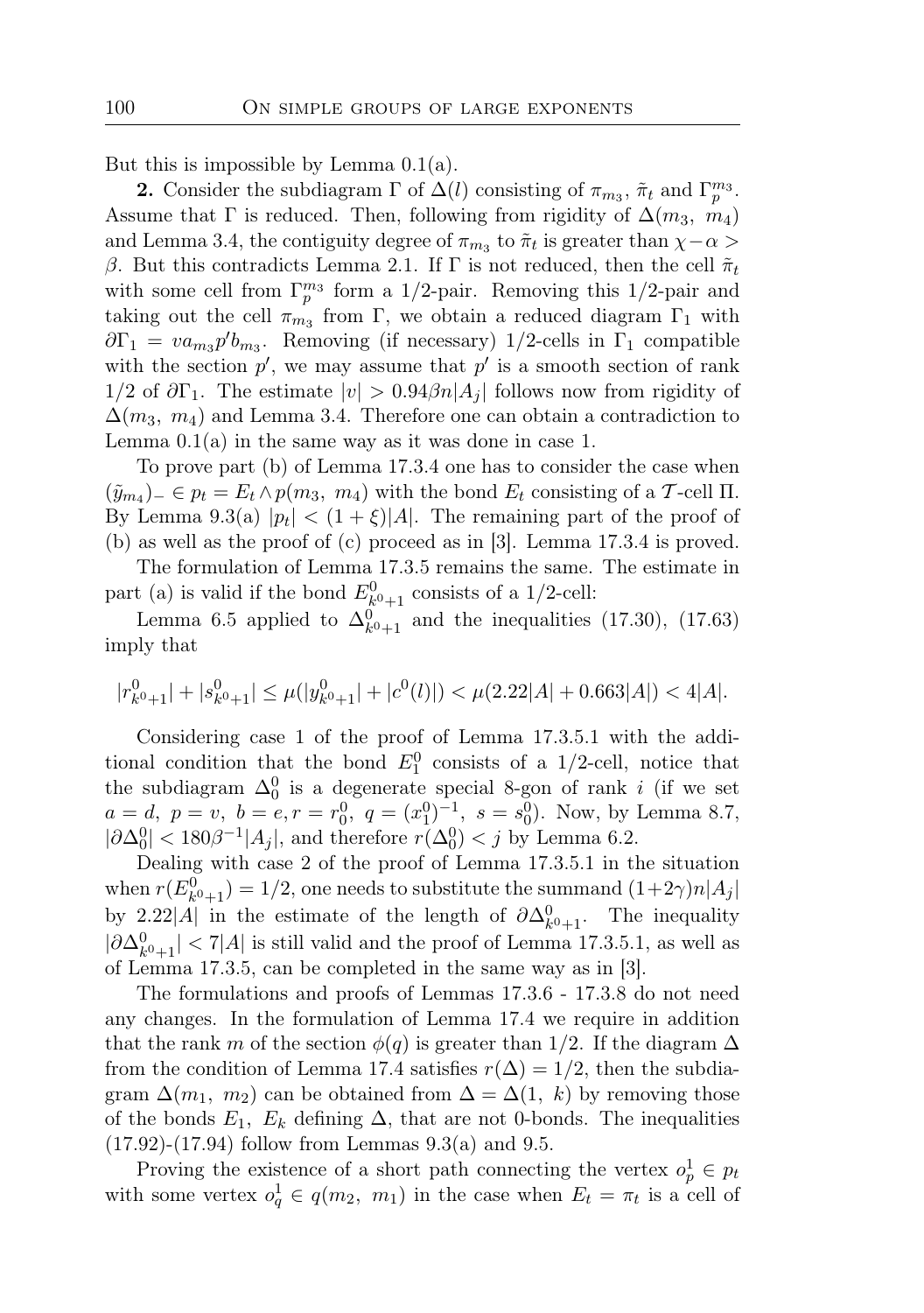rank 1/2, notice that  $|p_t| < \alpha |\partial \pi_t| < 2.22 \alpha |A_m|$  by Lemma 2.5 and the inequality (17.94). Using Lemma 9.3(a) and the inequality (17.93), one can obtain a path connecting  $o_p^1$  with some vertex  $o_q^1 \in q(m_2, m_1)$  of length at most

$$
\left(\frac{2.22\alpha}{2} + 0.003\right)|A_m| < 0.6|A_m|,
$$

as required. The rest of the proof proceeds as in [3].

The formulation and the proof of Lemma 18.1 need not be changed.

The formulation of Lemma 18.2 is preserved. Instead of the word B considered in [3] we take the word  $\bar{B}$  obtained from B substituting every occurrence of the letter  $a_1$  by  $a_1^{-1}$ . It follows from the way B is constructed that the word  $\bar{B}$  is cyclically reduced,  $|B| = |\bar{B}|$ , and  $\bar{B}$  does not contain subwords of the form  $D^3$ ,  $|D| > 0$ . Moreover, no cyclic shift of  $\bar{B}^{\pm 1}$  contains a positive (negative) subword of length greater than 4. Therefore the maximal length of a common subword of a  $\bar{B}^{\pm 1}$ -periodic word and an element from T is less than  $4 < \beta n^2$ . The remaining part of the proof proceeds as in [3].

In the formulation of Lemma 18.3 we need to consider only diagrams  $\Delta_k$  of strict rank greater than 1/2. Moreover, we consider only those of diagrams  $\Delta_k$ , for which the diagrams  $\Gamma_k^l$  and  $\Gamma_k^l(m_1^k, m_2^k)$  constructed in the beginning of the proof of Lemma 18.3 and in Lemma 18.3.1 are of strict rank greater than 1/2. Indeed, by Lemma 17.3 applied to  $\Gamma_k^l(m_1^k, m_2^k)$  in the case  $r(\Gamma_k^l(m_1^k, m_2^k)) = 1/2$  and by construction of  $\Gamma_k^l(m_1^k, m_2^k)$  and  $\Delta_k^l$ , there are phase vertices  $\bar{o}_1^k \in p_k$  and  $\bar{o}_2^k \in q_k$  and a path  $r^k = \bar{o}_1^k - \bar{o}_2^k$ in  $\Delta_k$  such that  $\phi(r^k) \stackrel{1/2}{=} 1$  and the subgroup

$$
\langle A_{i+1}^l \phi(r^k) A_{i+1}^{-l} \ | \ l=0,\,1,\,2,\,3 \rangle
$$

of  $G(i)$  is trivial.

In the estimate for  $l$  in the formulation of Lemma 18.3.1 we substitute i by  $i + 1$ . The length of the chain (18.13) is now bounded from above by  $i + 1$ . The remarks about ranks of diagrams  $\Gamma_k^l(m_1^k, m_2^k)$  mean that  $j^k = r(\pi_{m_0^k}) > 1/2$  for the cell  $\pi_{m_0^k} \in \Delta_k(m_1^k, m_2^k)$  from the condition of Lemma 18.3.2. The proof of Lemma 18.3.1 proceeds as in [3] with obvious changes caused by new estimate for l. The proof of Lemma 18.3.2 is preserved.

In the condition of Lemma 18.3.3  $j^{k'} = r(\pi_{m_0^{k'}}) > 1/2$  by construction of  $\Delta_{k'} (m_1^{k'} )$  $_{1}^{k'}, m_{2}^{k'}$  $2^{k'}$ ; the proof remains unchanged. Notice that  $r(\Delta_k(g))$ 1/2 provided claim (2) of Lemma 18.3.3 holds.

The formulations and proofs of Lemmas 18.3.4 - 18.3.6 and the argument completing the proof of Lemma 18.3 are preserved.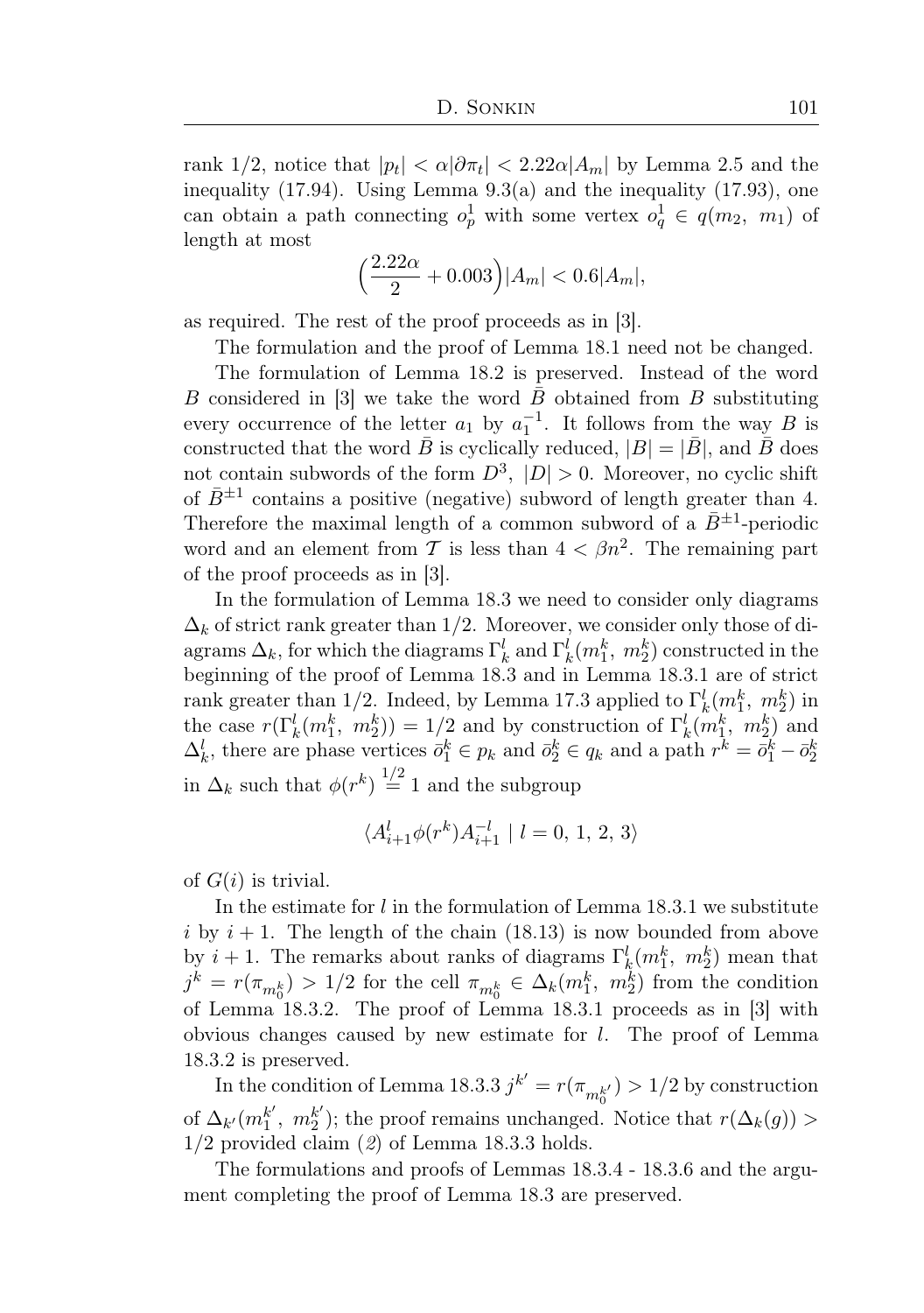The formulations of Lemmas 18.4, 18.4.1 and 18.4.1.1 are preserved. The diagrams constructed in the proof of part (a) of Lemma 18.4 and in the beginning of the proof of part (b) are of strict rank greater than  $1/2$ since otherwise, by Lemma 17.3, the word  $A_{i+1}$  would be of finite order in  $G(i)$  provided  $S_k$  is nontrivial in  $G(i)$ .

In the condition of Lemma 18.4.3 we also allow the section  $q$  to be smooth T-section of length  $|q| > \beta n^2$ . The proofs of Lemmas 18.4.2 and 18.4.3 do not change. In the case of a  $1/2$ -cell  $\Pi$  considered in the proof of Lemma 18.4.2 every letter that occurs in  $\phi(\partial \Pi)$  occurs also in  $\phi(u_t)$ , since  $|u_t| > \beta |\partial \Pi| > \beta n^2$ , the alphabet consists of two letters and the word  $\phi(\partial \Pi)$  does not contain long periodic subwords.

The formulation of Lemma 18.5 does not change. In the proof of part (b) in the case when  $r(\Delta) = 1/2$  Lemma 17.3 implies that some phase vertices  $o_p \in p$  and  $o_q \in q$  can be connected by a path of zero length.

The formulation of Lemma 19.1 is preserved. Notice that the possibility of the diagram  $\Delta$  from the condition of Lemma 19.1 to be of strict rank 1/2 can be eliminated using similar arguments as in [7] (Lemma 18.9) as the group  $G(1/2)$  is torsion free. The same argument can be also applied to the rigid subdiagram  $\Delta(m_1, m_2)$  of  $\Delta$ . Thus we may assume that  $r(\Delta(m_1, m_2)) > 1/2$ . The formulation and proof of Lemma 19.1.1 need not be changed in view of the above remarks. If now the contiguity subdiagram  $\Delta_0$  happened to be of strict rank 1/2, then Lemma 17.3 imply the equality (19.16) with  $F_0 \stackrel{i}{=} 1$ . The proof of Lemma 19.1 can be completed as in [3]. Lemmas 19.2 - 19.6 are formulated and proved without any changes. The formulations of Lemmas 20.1-20.3 are preserved. Proving Lemma 20.1, the diagram  $\Delta(m_1, m_2)$  is constructed in the same way as in the proof of Lemma 17.4. The remaining part of the proof of Lemma 20.1, as well as proofs of Lemmas 20.2 and 20.3, proceed as in [3].

The induction is now complete. By  $G_{\mathcal{T}}$  we denote the inductive limit of groups  $G(i)$ ,  $i = 0, 1/2, 1, 2, ...$ 

$$
G_{\mathcal{T}} = \langle a_1, a_2 | \{B = 1, B \in \mathcal{T}\} \cup \{A_i^n = 1\}_{i=1}^{\infty} \rangle.
$$

#### 3. Proofs of theorems

**Proof of Theorem A.** The claims that  $G_T$  is infinite and satisfies the identity  $x^n = 1$  are deduced from Lemmas 10.4(a) and 18.2 in the same way as in [3]. The claim about the structure of finite subgroups of  $G_{\mathcal{T}}$ follows, as in [3], from Lemma 15.9.

Assuming that the center of  $G<sub>T</sub>$  is nontrivial, instead of the equality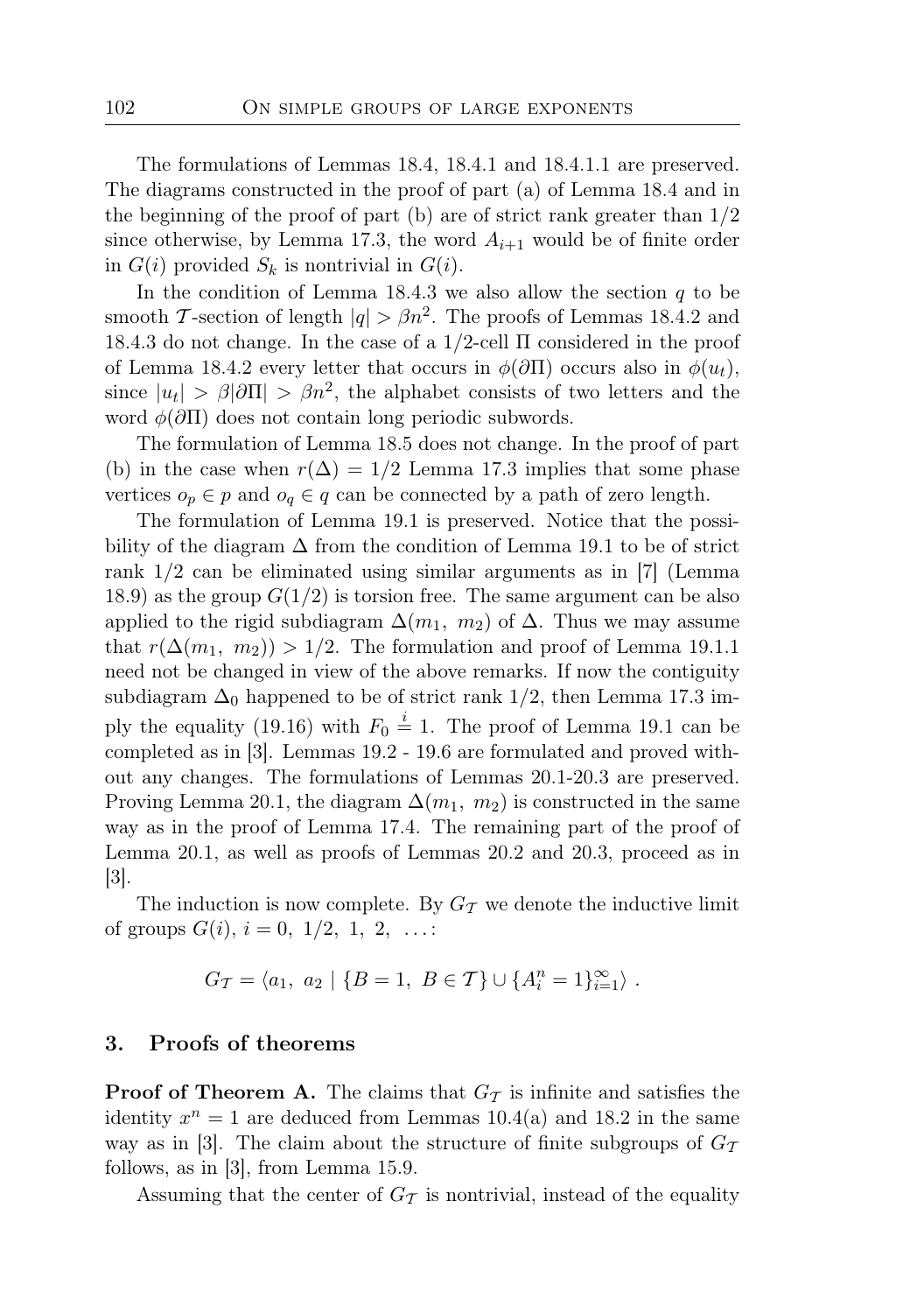(21.6) we consider the equality

$$
Z\bar{D}Z^{-1}\bar{D}^{-1} \stackrel{i}{=} 1 ,
$$

where  $\bar{D}$  is obtained from the word D used in [3] by substituting every occurrence of  $a_1$  by  $a_1^{-1}$ . Using the remarks made in the proof of Lemma 18.2 one can prove Lemma 21.2 and complete the argument as in [3].

Passing to a subset  $\mathcal{T}'$  of  $\mathcal T$  we may assume that presentation of the group  $G_{\mathcal{T}'}$  is constructed. Let us show that the kernels of presentations of groups  $G_{\mathcal{T}_1}$  and  $G_{\mathcal{T}_2}$  are different for any two different subsets  $\mathcal{T}_1$  and  $\mathcal{T}_2$  of T. Without loss of generality, there is a word  $w \in \mathcal{T}_1 \setminus \mathcal{T}_2$ . Thus,  $w = 1$  in  $G_{\mathcal{T}_1}$ . Assuming that  $w = 1$  in  $G_{\mathcal{T}_2}$  we obtain a disk reduced diagram  $\Delta$  of some rank i over the presentation of  $G_{\mathcal{I}_2}$  with the boundary label w. The diagram  $\Delta$  has cells since w is not equal to the identity in a free group. The word  $w$  is cyclically reduced. By Lemma 18.1 there is a cell  $\pi$  in  $\Delta$  such that the length of a common subpath of  $\partial \pi$  and  $\partial \Delta$  is greater than  $\beta|\partial\pi|$ . But this is impossible by Lemma 0.1 and the choice of w. Therefore  $w \neq 1$  in  $G_{\mathcal{I}_2}$ , and the kernels of presentations of  $G_{\mathcal{I}_1}$ and  $G_{\mathcal{T}_2}$  are different.

Thus, the groups  $G_{\mathcal{T}_1}$  and  $G_{\mathcal{T}_2}$  are quotients of a free group  $F(a_1, a_2)$ over different normal subgroups provided  $\mathcal{T}_1 \neq \mathcal{T}_2$ . Note that there is only countably many different homomorphisms of a finitely generated group  $F(a_1, a_2)$  onto a fixed countable group. So we conclude that the set of pairwise non-isomorphic groups among  $\{G_{\mathcal{T}'}\}$  is of cardinality continuum, since so is the set of different subsets of  $\mathcal{T}' \subseteq \mathcal{T}$  provided  $\mathcal{T}$  is infinite.

To show the solvability of the word and conjugacy problems in  $G_{\mathcal{T}}$  in the case when  $\mathcal{T}'$  is a recursive subset of  $\mathcal{T}$ , we repeat the arguments from [3]. In the proof of Lemma 21.1 the  $\theta$ -cell  $\Pi$  may happen to be a 1/2-cell. In this situation Lemma 3.1 implies  $|d_1| = |d_2| = 0$ . Case 1 of the proof of Lemma 21.1 can be considered in the same way as in [3]. In Case 2 the subdiagram  $\Gamma$  given by  $\partial \Gamma = w_1 u_1^{-1}$  contains cells since  $r(\Gamma) = i + 1$ . By Lemma 5.7 there is a  $\theta$ -cell  $\Pi'$  in  $\Gamma$ . It follows from the choice of  $\Gamma$  that the contiguity degree of  $\Pi'$  to  $w_1$  is less than  $\alpha$ . The contiguity degree of  $\Pi'$  to the section  $u_1^{-1}$  is less than  $\beta$  by Lemma 2.1 applied to  $\Delta$ . The inequality  $\theta > \alpha + \beta$  means that Case 2 is impossible.  $\Box$ 

**Proof of Theorem B.** Pick a subset  $S$  of  $T$  and obtain a new set of words  $\mathcal{T}'$  in the following way. In every word from  $\mathcal{S}$  we delete an arbitrary occurrence of a letter  $(a_1 \text{ or } a_2)$ . Denote the set thus obtained by  $\overline{S}$ and set  $\mathcal{T}' = (\mathcal{T} \setminus \mathcal{S}) \cup \overline{\mathcal{S}}$ . The set  $\mathcal{T}'$  thus obtained has properties similar to the properties of the set  $\mathcal T$  listed in Lemma 0.1.

More precisely, no cyclic shift of (an inverse of) an element of  $\mathcal{T}'$ contains a B-periodic subword U of length greater than  $(1+3\xi)|B|$  unless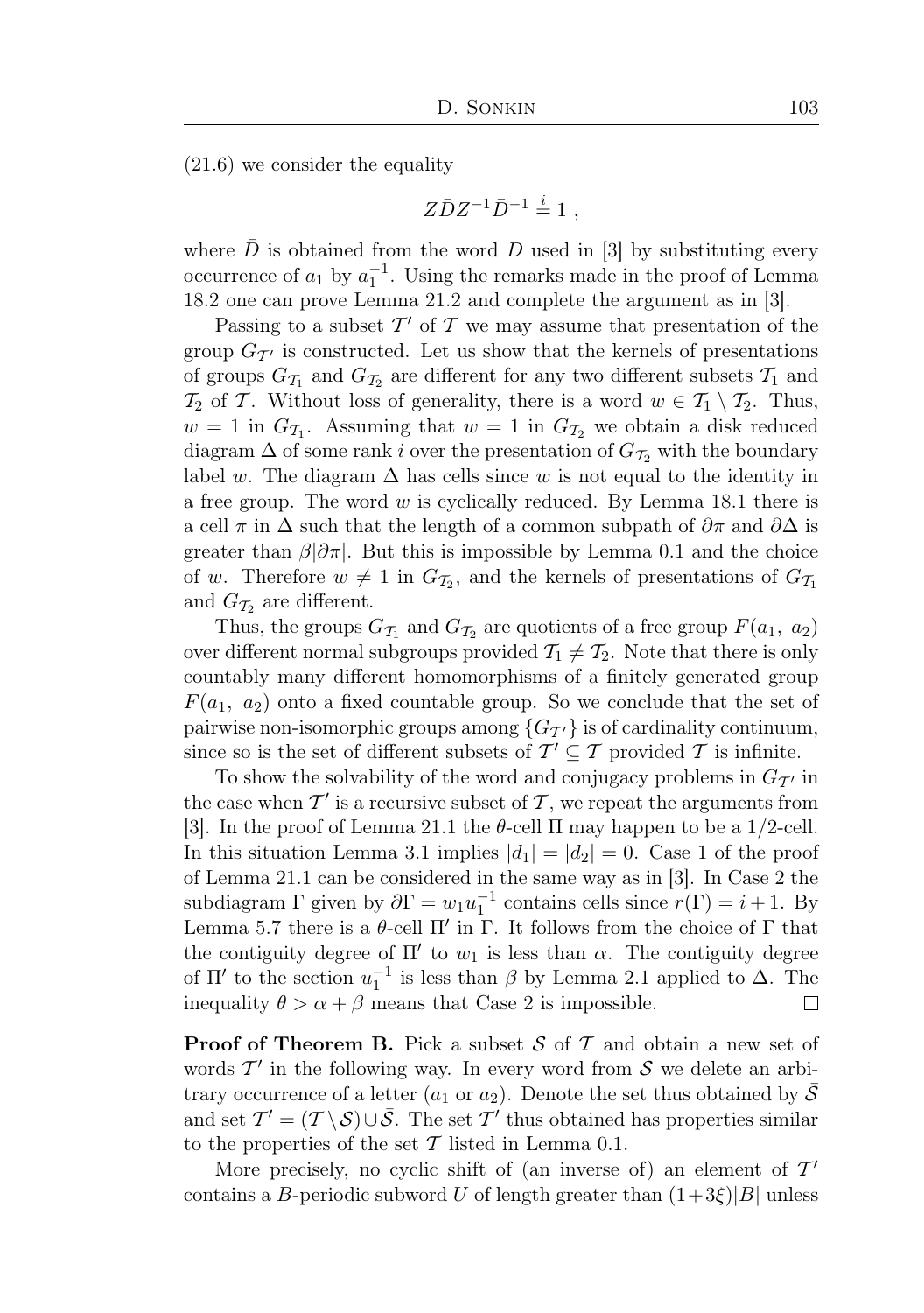$|B| < \xi^{-3/2}$  and  $|U| < 23|B| < 23\xi^{-3/2}$ ; the symmetrized set obtained from the set T' satisfies the small cancellation condition  $C'(\frac{3\xi}{10})$ ; and any word from  $\mathcal{T}'$  is a positive word of length at least  $n^2 - 1$ . It follows that for any set  $\mathcal{T}'$  obtained from the set  $\mathcal T$  in the way described above one can use the scheme of Sections 1, 2 to construct the group  $G_{\mathcal{T}}$ .

Now we are ready to make some alterations to the set  $\mathcal T$ . Consider the set T decomposed into pairs of words:  $\{u_i, v_i\}$ ,  $i = 1, 2, \ldots$ . For  $i = 1, 2, \ldots$  denote by  $u'_i$  (resp.  $v'_i$ ) the word obtained by deleting an arbitrary occurrence of  $a_1$  (resp.  $a_2$ ) from  $u_i$  (resp.  $v_i$ ). For any sequence  $\alpha = (\alpha_i)_{i=1}^{\infty}$  of 0's and 1's the set  $\mathcal{T}_{\alpha}$  is constructed as follows: for every *i*,  $i = 1, 2, \ldots$ , the words  $u_i, v_i$  are included in  $\mathcal{T}_{\alpha}$  if  $\alpha_i = 0$ , and the words  $u'_i, v'_i$  are included in  $\mathcal{T}_{\alpha}$  otherwise. So, every set  $\mathcal{T}_{\alpha}$  contains as a subset exactly one of the pairs  $\{u_i, v_i\}$  or  $\{u'_i, v'_i\}$  for every  $i, i = 1, 2, \ldots$ . The above remarks allow us to assume that the groups  $G_{\mathcal{T}_{\alpha}}$  are constructed, and for every sequence  $\alpha$  the group  $G_{\mathcal{T}_{\alpha}} = F/N_{\alpha}$  ( $F = F(a_1, a_2)$ ) is a free group) satisfies the identity  $x^n = 1$ . Note that  $N_\alpha N_\beta = F$  for any two different sequences  $\alpha$  and  $\beta$ . Indeed, for some index *i* the subgroup  $N_{\alpha}N_{\beta}$  contains the words  $u_i, v_i, u'_i$  and  $v'_i$ . It follows that  $a_1 = 1$  and  $a_2 = 1$  in the quotient  $F/N_\alpha N_\beta$ , and therefore  $N_\alpha N_\beta = F$ .

Consider a quotient  $F/M_{\alpha}$  of the group  $G_{\mathcal{T}_{\alpha}}$  over its maximal proper normal subgroup. The group  $F/M_{\alpha}$  is simple, and  $M_{\alpha} \neq M_{\beta}$  for any two different sequences  $\alpha$  and  $\beta$ . Indeed,  $N_{\alpha} \subseteq M_{\alpha}$  for every sequence  $\alpha$ . Therefore  $M_{\alpha}M_{\beta} = F$  and consequently  $M_{\alpha} \neq M_{\beta}$  since both are proper subgroups of  $F$ .

Thus, the set of different kernels  $M_{\alpha}$  of homomorphisms of a free group  $F$  of rank 2 onto simple groups of exponent n is of cardinality continuum, and therefore so is the set of pairwise non-isomorphic groups in the collection  $\{F/M_{\alpha}\}.$ □

### Acknowledgements

The author wishes to thank S.V. Ivanov for helpful discussions. The author is greatly thankful to A.Yu.Ol'shanskii for suggesting the problem, useful discussions, comments and constant encouragement.

#### References

- [1] S. I. Adian, The Burnside problem and identities in groups, Nauka, Moscow, 1975; Translated in Ergebnisse der Mathematik und ihrer Grenzgebiete, 95, Springer-Verlag, Berlin - New York, 1979.
- [2] V. S. Atabekyan, Residual properties of subgroups of free periodic groups, deposited VINITI 22 July 1986, no. 5380-B86.
- [3] S. V. Ivanov, The free Burnside groups of sufficiently large exponents, Intern. J. of Algebra and Computation, 4, 1994, no. 1,2.